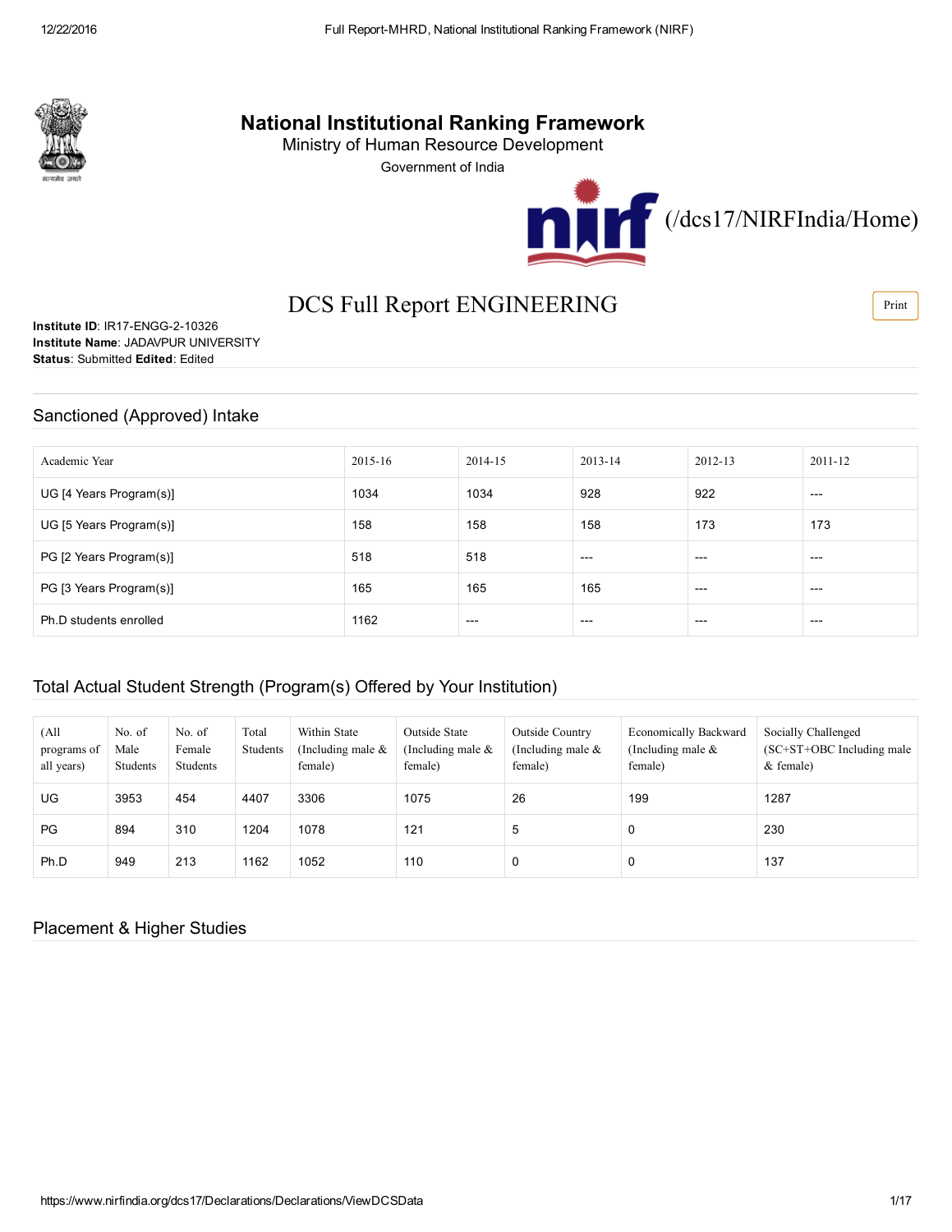| Academic<br>Year | No. of first year<br>students admitted in<br>the year | Academic<br>Year | No. of students<br>admitted<br>(Lateral Entry) | Academic<br>Year  | No. of students<br>graduating in<br>minimum stipulated<br>time | No. of students<br>placed through<br>campus placement | Median salary of placed<br>graduates (Amount in<br>$Rs.$ )       | No. of students<br>selected for<br><b>Higher Studies</b> |
|------------------|-------------------------------------------------------|------------------|------------------------------------------------|-------------------|----------------------------------------------------------------|-------------------------------------------------------|------------------------------------------------------------------|----------------------------------------------------------|
| $(2010 -$<br>11) | 921                                                   | $(2011 -$<br>12) | 52                                             | $(2013 -$<br>(14) | 760                                                            | 612                                                   | 495000 (Rupees Four<br><b>Lakh Ninety Five</b><br>Thousand only) | 71                                                       |
| $(2011 -$<br>12) | 921                                                   | $(2012 -$<br>13) | 48                                             | $(2014 -$<br>15)  | 882                                                            | 719                                                   | 520000 (Rupees Five<br>Lakh Twenty<br>Thousand only)             | 92                                                       |
| $(2012 -$<br>13) | 922                                                   | $(2013 -$<br>14) | 49                                             | $(2015 -$<br>16)  | 744                                                            | 669                                                   | 560000 (Rupees Five<br>Lakh Sixty Thousand<br>only)              | 71                                                       |

#### UG [5 Years Program(s)]: Placement & higher studies for previous 3 years

| Academic<br>Year | No. of first year students<br>admitted in the year | Academic<br>Year | No. of students graduating in<br>minimum stipulated time | No. of<br>students<br>placed | Median salary of placed<br>graduates (Amount in Rs.) | No. of students selected for<br><b>Higher Studies</b> |
|------------------|----------------------------------------------------|------------------|----------------------------------------------------------|------------------------------|------------------------------------------------------|-------------------------------------------------------|
| $(2009 -$<br>10) | 142                                                | $(2013 -$<br>14) | 132                                                      | 0                            | $0$ (Zero)                                           | 10                                                    |
| $(2010 -$<br>11) | 131                                                | $(2014 -$<br>15) | 105                                                      | 0                            | $0$ (Zero)                                           | 10                                                    |
| $(2011 -$<br>12) | 125                                                | $(2015 -$<br>16) | 117                                                      | 0                            | $0$ (Zero)                                           | 12                                                    |

#### PG [2 Years Program(s)]: Placement & higher studies for previous 3 years

| Academic<br>Year | No. of first year students<br>admitted in the year | Academic<br>Year | No. of students graduating in<br>minimum stipulated time | No. of students placed<br>through campus placement | Median salary of placed graduates<br>(Amount in Rs.)    | No. of students<br>selected for Higher<br>Studies |
|------------------|----------------------------------------------------|------------------|----------------------------------------------------------|----------------------------------------------------|---------------------------------------------------------|---------------------------------------------------|
| $(2012 -$<br>13) | 472                                                | $(2013 -$<br>14) | 421                                                      | 93                                                 | 334000 (Rupees Three Lakh<br>Thirty Four Thousand only) | 65                                                |
| $(2013 -$<br>14) | 465                                                | $(2014 -$<br>15) | 359                                                      | 163                                                | 334000 (Rupees Three Lakh<br>Thirty Four Thousand only) | 68                                                |
| $(2014 -$<br>15) | 452                                                | $(2015 -$<br>16) | 311                                                      | 107                                                | 353000 (Rupees Three Lakh<br>Fifty Three Thousand only) | 62                                                |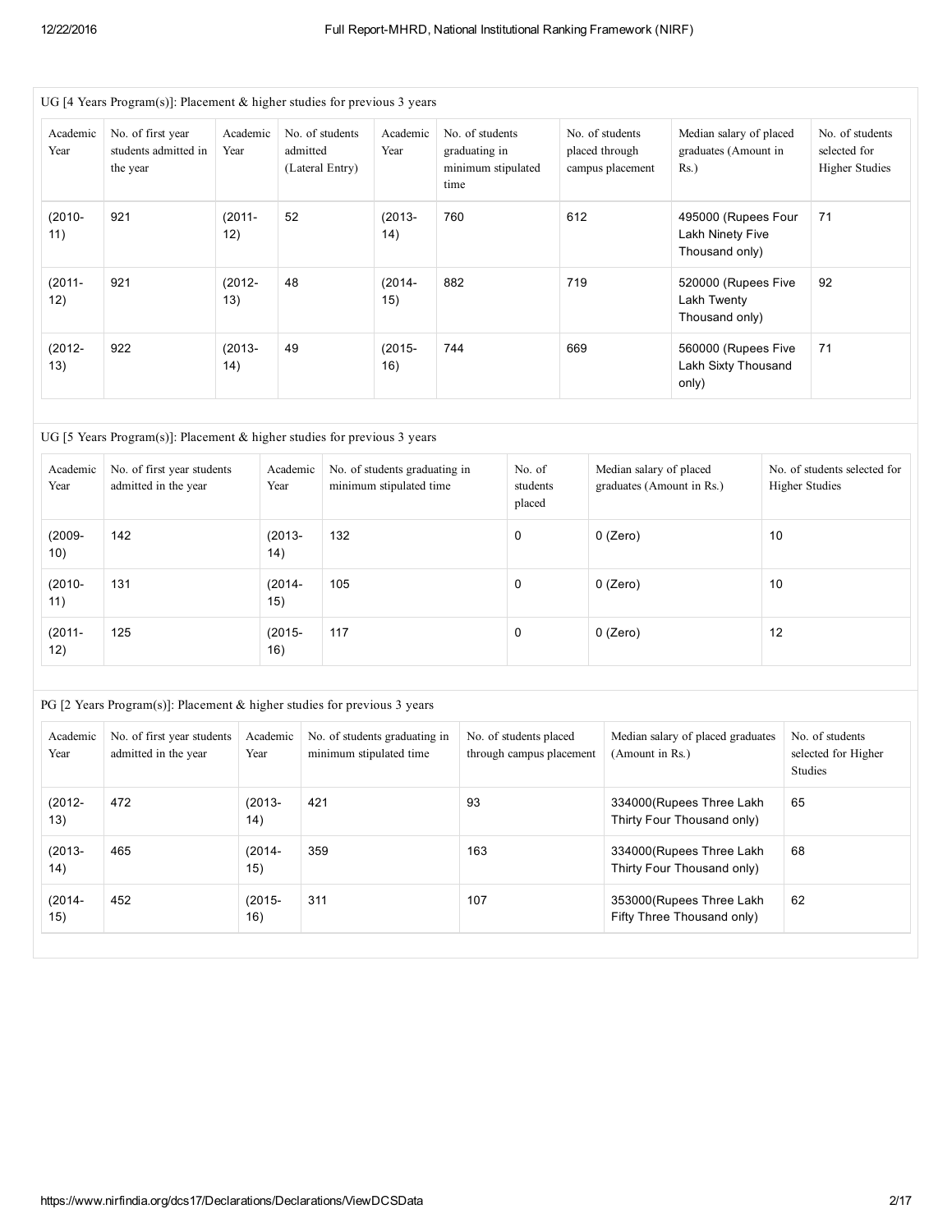| PG [3 Years Program(s)]: Placement & higher studies for previous 3 years                   |     |                  |                                                          |                                                    |                                                      |                                                |  |  |  |  |  |  |
|--------------------------------------------------------------------------------------------|-----|------------------|----------------------------------------------------------|----------------------------------------------------|------------------------------------------------------|------------------------------------------------|--|--|--|--|--|--|
| No. of first year students<br>Academic<br>Academic<br>admitted in the year<br>Year<br>Year |     |                  | No. of students graduating in<br>minimum stipulated time | No. of students placed<br>through campus placement | Median salary of placed<br>graduates (Amount in Rs.) | No. of students selected<br>for Higher Studies |  |  |  |  |  |  |
| $(2011 -$<br>12)                                                                           | 165 | $(2013 -$<br>14) | 111                                                      | 0                                                  | 0(Zero)                                              | 0                                              |  |  |  |  |  |  |
| $(2012 -$<br>13)                                                                           | 165 | $(2014 -$<br>15) | 100                                                      | 0                                                  | 0(Zero)                                              | 0                                              |  |  |  |  |  |  |
| $(2013 -$<br>14)                                                                           | 165 | $(2015 -$<br>16) | 95                                                       | 0                                                  | 0(Zero)                                              | 0                                              |  |  |  |  |  |  |

## Entrepreneurship

| No. of sustained spin-off companies set up over the previous 5 years (2011-2016)(Companies started by the Students/Alumni/Faculty in the institutions business |
|----------------------------------------------------------------------------------------------------------------------------------------------------------------|
| incubators): $\begin{bmatrix} 0 \end{bmatrix}$                                                                                                                 |

#### Top University Admission Data

| No. of graduating students from your institution who were admitted into Top University/Institution to pursue higher studies in the year 2015-16: 83 |
|-----------------------------------------------------------------------------------------------------------------------------------------------------|
| No. of PG students admitted into your institutions from Top Institution in the year 2015-16:   18                                                   |
| No. of Ph.D students admitted into your institutions from Top Institution in the year 2015-16:   168                                                |
| Total No.of PG & Ph.D students admitted:  <br>186 l                                                                                                 |

#### Ph.D Student Details

| No. of Ph.D students graduated (including Integrated Ph.D) |  |  |  |  |  |  |  |  |  |
|------------------------------------------------------------|--|--|--|--|--|--|--|--|--|
| 2015-16<br>2014-15<br>2013-14                              |  |  |  |  |  |  |  |  |  |
| 153<br>127<br>123                                          |  |  |  |  |  |  |  |  |  |
|                                                            |  |  |  |  |  |  |  |  |  |

#### Faculty Details

|           | # | Name                 | Age | Designation         | Gender | Oualification | Experience (In Months) |
|-----------|---|----------------------|-----|---------------------|--------|---------------|------------------------|
| 0         |   | Ayan Kumar Tudu      | 29  | Assistant Professor | Male   | M.E.          | 73                     |
| O         |   | Bhimsen Tudu         | 34  | Assistant Professor | Male   | M.Tech        | 131                    |
| $\bullet$ | 3 | Biplab Ranjan Sarkar | 40  | Professor           | Male   | Ph.D          | 134                    |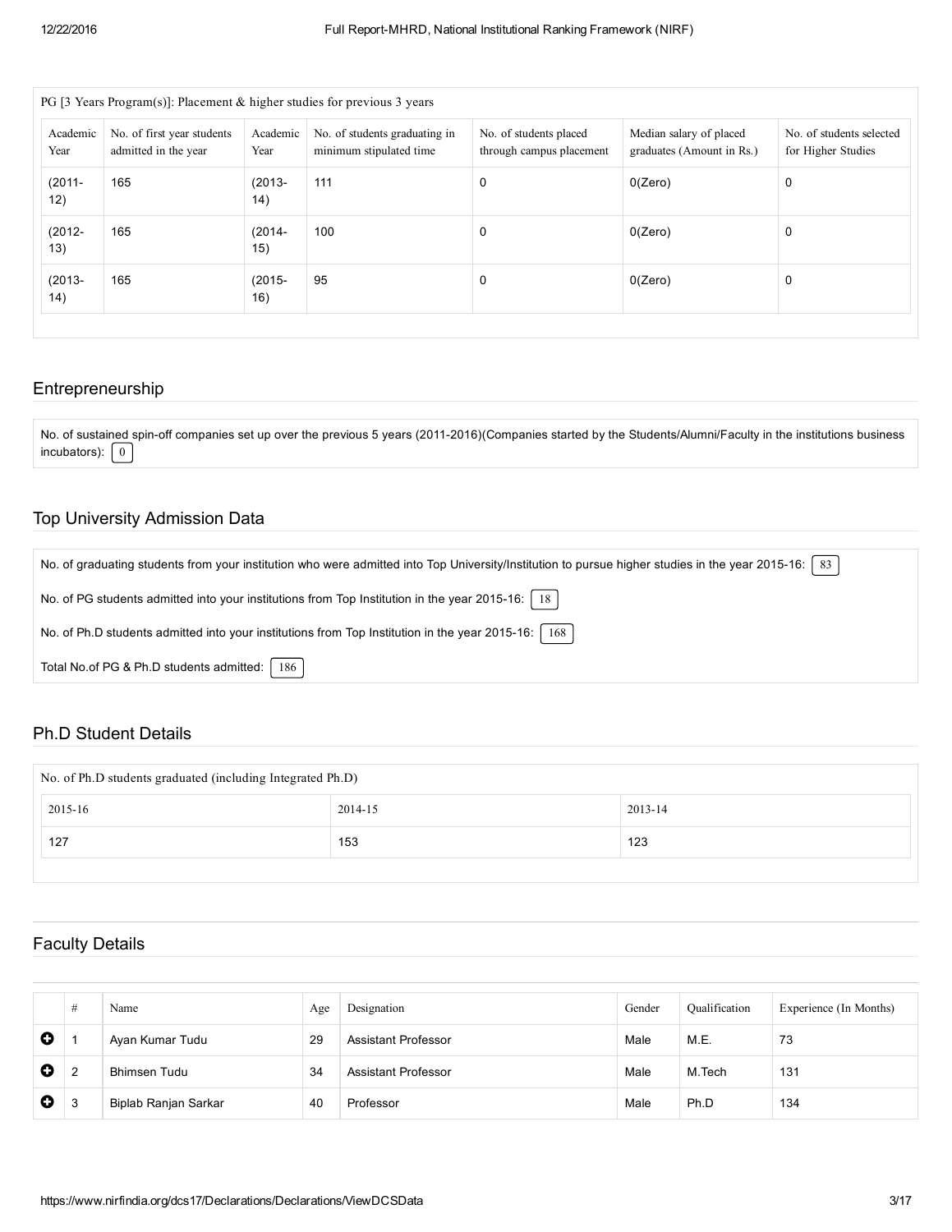|           | $\#$           | Name                      | Age | Designation                | Gender | Qualification | Experience (In Months) |
|-----------|----------------|---------------------------|-----|----------------------------|--------|---------------|------------------------|
| $\bullet$ | 4              | <b>Buddhadev Oraon</b>    | 51  | Professor                  | Male   | Ph.D          | 336                    |
| $\bullet$ | $\sqrt{5}$     | Dipten Maity              | 33  | Assistant Professor        | Male   | M.E.          | 28                     |
| $\bullet$ | 6              | Goutam Nandi              | 59  | Associate Professor        | Male   | Ph.D          | 402                    |
| $\bullet$ | $\overline{7}$ | Joydeep Mukherjee         | 40  | Assistant Professor        | Male   | M.Tech        | 106                    |
| $\bullet$ | 8              | Kalyan Kr Mondal          | 34  | <b>Assistant Professor</b> | Male   | Ph.D          | 114                    |
| $\bullet$ | 9              | Kalyan Majumdar           | 52  | Associate Professor        | Male   | Ph.D          | 314                    |
| $\bullet$ | 10             | Madhab Roy                | 50  | Associate Professor        | Male   | Ph.D          | 301                    |
| $\bullet$ | 11             | Madhumita Roy             | 48  | Associate Professor        | Female | Ph.D          | 187                    |
| $\bullet$ | 12             | Monisha Chakraborty       | 39  | Assistant Professor        | Female | Ph.D          | 139                    |
| $\bullet$ | 13             | Narayan Roy               | 29  | Assistant Professor        | Male   | M.Tech        | 8                      |
| $\bullet$ | 14             | Nibaran Das               | 35  | Assistant Professor        | Male   | Ph.D          | 132                    |
| $\bullet$ | 15             | Nilkanta Barman           | 41  | Assistant Professor        | Male   | Ph.D          | 101                    |
| $\bullet$ | 16             | Nipu Modak                | 38  | Assistant Professor        | Male   | Ph.D          | 139                    |
| $\bullet$ | 17             | Nirmoy Modak              | 26  | Assistant Professor        | Male   | M.E.          | 25                     |
| $\bullet$ | 18             | Palash Kumar Kundu        | 57  | Associate Professor        | Male   | Ph.D          | 231                    |
| $\bullet$ | 19             | Ranajit Kumar Chakraborti | 56  | Associate Professor        | Male   | M.Tech        | 319                    |
| $\bullet$ | 20             | Runu Banerjee             | 41  | Associate Professor        | Female | Ph.D          | 192                    |
| $\bullet$ | 21             | Runu Chakraborty          | 53  | Professor                  | Female | Ph.D          | 349                    |
| $\bullet$ | 22             | Samar Bhattacharya        | 61  | Professor                  | Male   | Ph.D          | 464                    |
| $\bullet$ | 23             | Santosh KrDas             | 36  | <b>Assistant Professor</b> | Male   | M.Tech        | 9                      |
| $\bullet$ | 24             | Shibnath Chakrabarty      | 55  | Professor                  | Male   | M.Sc.(Engg)   | 363                    |
| $\bullet$ | 25             | Siddhartha Patra          | 30  | Assistant Professor        | Male   | M.E.          | 62                     |
| $\bullet$ | 26             | Subir Debnath             | 55  | Professor                  | Male   | M.E.          | 384                    |
| $\bullet$ | 27             | Subodh Kumar Saha         | 65  | Associate Professor        | Male   | Ph.D          | 408                    |
| $\bullet$ | 28             | Subrata Mondal            | 37  | Assistant Professor        | Male   | Ph.D          | 42                     |
| $\bullet$ | 29             | Sudip Simlandi            | 35  | Assistant Professor        | Male   | Ph.D          | 101                    |
| $\bullet$ | 30             | Sudipta Debnath           | 44  | Associate Professor        | Female | Ph.D          | 246                    |
| $\bullet$ | 31             | Sumit Biswas              | 39  | Assistant Professor        | Male   | Ph.D          | 140                    |
| $\bullet$ | 32             | Susenjit Sarkar           | 46  | Associate Professor        | Male   | Ph.D          | 246                    |
| $\bullet$ | 33             | Tapan KrBarman            | 35  | Assistant Professor        | Male   | Ph.D          | 100                    |
| $\bullet$ | 34             | Utpal Raychaudhuri        | 61  | Professor                  | Male   | Ph.D          | 379                    |
| $\bullet$ | 35             | Abhijit Chanda            | 47  | Professor                  | Male   | Ph.D          | 228                    |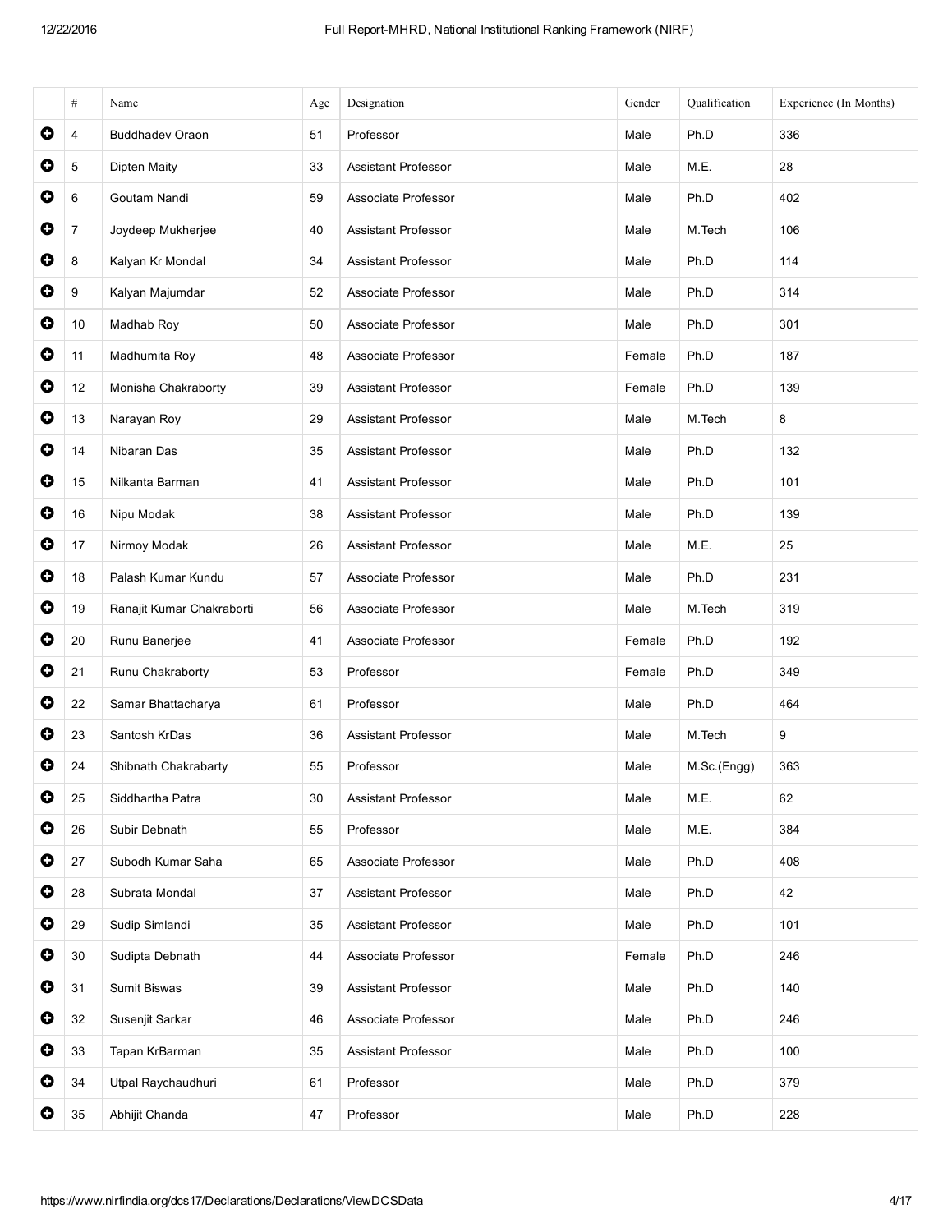|           | $\#$ | Name                     | Age | Designation                | Gender | Qualification | Experience (In Months) |
|-----------|------|--------------------------|-----|----------------------------|--------|---------------|------------------------|
| $\bullet$ | 36   | Abhijit Chandra          | 30  | <b>Assistant Professor</b> | Male   | M.Tech        | 69                     |
| $\bullet$ | 37   | Abhijit Mukherjee        | 58  | Professor                  | Male   | Ph.D          | 389                    |
| $\bullet$ | 38   | Abhijit Mukhopadhyay     | 55  | Associate Professor        | Male   | Ph.D          | 351                    |
| $\bullet$ | 39   | Achintya Mukhopadhyay    | 48  | Professor                  | Male   | Ph.D          | 296                    |
| $\bullet$ | 40   | Ajoy Kumar Dutta         | 55  | Professor                  | Male   | Ph.D          | 374                    |
| $\bullet$ | 41   | Akshay Kumar Pramanick   | 48  | Associate Professor        | Male   | Ph.D          | 207                    |
| $\bullet$ | 42   | Amalesh Samanta          | 55  | Associate Professor        | Male   | Ph.D          | 113                    |
| $\bullet$ | 43   | Amit Dutta               | 54  | Associate Professor        | Male   | Ph.D          | 83                     |
| $\bullet$ | 44   | Amit Karmakar            | 54  | Associate Professor        | Male   | Ph.D          | 346                    |
| $\bullet$ | 45   | Amit Konar               | 53  | Professor                  | Male   | Ph.D          | 376                    |
| $\bullet$ | 46   | Amit Shiuly              | 30  | <b>Assistant Professor</b> | Male   | M.E.          | 60                     |
| $\bullet$ | 47   | Amitava Chatterjee       | 48  | Professor                  | Male   | Ph.D          | 274                    |
| $\bullet$ | 48   | Amitava Datta            | 50  | Professor                  | Male   | Ph.D          | 348                    |
| $\bullet$ | 49   | Amitava Gupta            | 48  | Professor                  | Male   | Ph.D          | 292                    |
| $\bullet$ | 50   | Amitava Sarkar           | 62  | Professor                  | Male   | Ph.D          | 442                    |
| $\bullet$ | 51   | Amrita Kundu             | 34  | <b>Assistant Professor</b> | Female | M.Tech        | 32                     |
| $\bullet$ | 52   | Ananda Shankar Chowdhury | 41  | Associate Professor        | Male   | Ph.D          | 127                    |
| $\bullet$ | 53   | Anasua Sarkar            | 38  | <b>Assistant Professor</b> | Female | M.Tech        | 8                      |
| $\bullet$ | 54   | Anindya Sundar Das       | 36  | Assistant Professor        | Male   | Ph.D          | 88                     |
| $\bullet$ | 55   | Anirban Mitra            | 33  | <b>Assistant Professor</b> | Male   | Ph.D          | 55                     |
| $\bullet$ | 56   | Anupam Deb Sarkar        | 44  | Associate Professor        | Male   | Ph.D          | 210                    |
| $\bullet$ | 57   | Anupam Sinha             | 55  | Professor                  | Male   | Ph.D          | 327                    |
| $\bullet$ | 58   | Apurba Kumar Santra      | 48  | Professor                  | Male   | Ph.D          | 296                    |
| $\bullet$ | 59   | Arabinda Das             | 50  | Associate Professor        | Male   | Ph.D          | 237                    |
| $\bullet$ | 60   | Ardhendu Ghosal          | 57  | Professor                  | Male   | Ph.D          | 366                    |
| $\bullet$ | 61   | Arghya Nandi             | 47  | Associate Professor        | Male   | Ph.D          | 279                    |
| 0         | 62   | Arindam Kumar Sil        | 42  | Assistant Professor        | Male   | M.E.          | 156                    |
| $\bullet$ | 63   | Arpita Sarkar            | 35  | Assistant Professor        | Female | M.E.          | 50                     |
| $\bullet$ | 64   | Arpitam Chatterjee       | 37  | Assistant Professor        | Male   | Ph.D          | 100                    |
| $\bullet$ | 65   | Arun Kiran Pal           | 54  | Professor                  | Male   | Ph.D          | 311                    |
| $\bullet$ | 66   | Arunansu Sekhar Kuar     | 44  | Professor                  | Male   | Ph.D          | 244                    |
| $\bullet$ | 67   | Arunava Chanda           | 50  | Professor                  | Male   | Ph.D          | 300                    |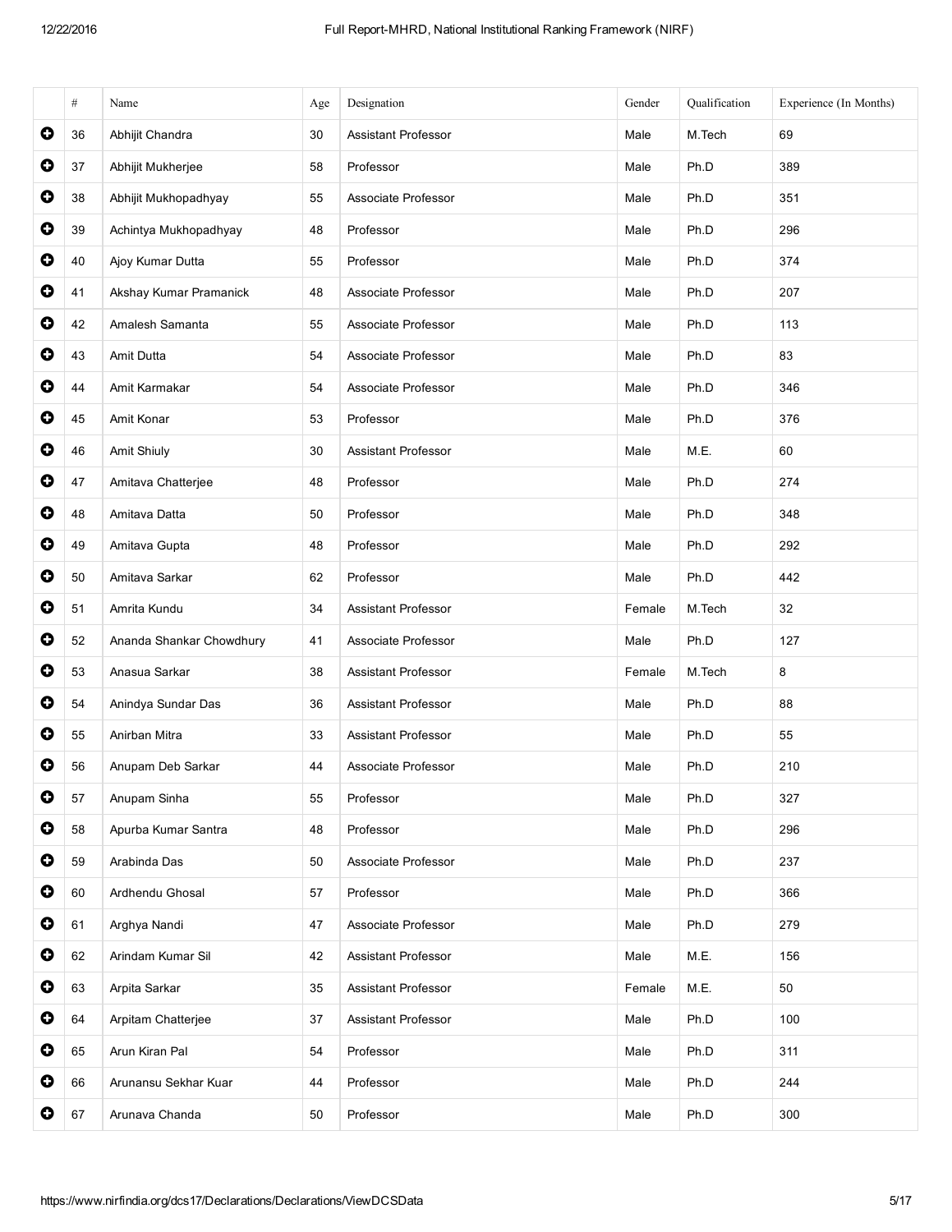|           | #  | Name                      | Age | Designation         | Gender | Qualification | Experience (In Months) |
|-----------|----|---------------------------|-----|---------------------|--------|---------------|------------------------|
| $\bullet$ | 68 | Arup Guha Neogi           | 54  | Professor           | Male   | Ph.D          | 366                    |
| $\bullet$ | 69 | Asis Majumder             | 55  | Professor           | Male   | Ph.D          | 324                    |
| $\bullet$ | 70 | Asish Bandyopadhyay       | 59  | Professor           | Male   | Ph.D          | 421                    |
| $\bullet$ | 71 | Atal Chaudhuri            | 59  | Professor           | Male   | Ph.D          | 374                    |
| $\bullet$ | 72 | Avijit Bhowal             | 49  | Professor           | Male   | Ph.D          | 304                    |
| $\bullet$ | 73 | Avijit Kar                | 60  | Professor           | Male   | Ph.D          | 336                    |
| $\bullet$ | 74 | Balaram Kundu             | 48  | Associate Professor | Male   | Ph.D          | 219                    |
| $\bullet$ | 75 | Bhaskar Gupta             | 56  | Professor           | Male   | Ph.D          | 372                    |
| $\bullet$ | 76 | Bhaskar Sardar            | 38  | Assistant Professor | Male   | Ph.D          | 161                    |
| $\bullet$ | 77 | Bhaswati Goswami          | 59  | Professor           | Female | Ph.D          | 249                    |
| $\bullet$ | 78 | <b>Bibhas ChDhara</b>     | 40  | Associate Professor | Male   | Ph.D          | 169                    |
| $\bullet$ | 79 | Bijan Sarkar              | 55  | Professor           | Male   | Ph.D          | 374                    |
| $\bullet$ | 80 | Bijoy Bhattacharyya       | 58  | Professor           | Male   | Ph.D          | 324                    |
| $\bullet$ | 81 | <b>Bipan Tudu</b>         | 40  | Professor           | Male   | Ph.D          | 177                    |
| $\bullet$ | 82 | Bireswar Majumdar         | 58  | Professor           | Male   | Ph.D          | 398                    |
| $\bullet$ | 83 | Biswajit Bhattacharyya    | 46  | Associate Professor | Male   | M.E.          | 210                    |
| $\bullet$ | 84 | <b>Biswajit Ghosh</b>     | 50  | Professor           | Male   | Ph.D          | 322                    |
| $\bullet$ | 85 | <b>Biswajit Mukherjee</b> | 51  | Professor           | Male   | Ph.D          | 234                    |
| $\bullet$ | 86 | Biswanath Doloi           | 48  | Professor           | Male   | Ph.D          | 288                    |
| $\bullet$ | 87 | <b>Biswanath Roy</b>      | 48  | Professor           | Male   | Ph.D          | 188                    |
| $\bullet$ | 88 | Biswanath Sa              | 64  | Professor           | Male   | Ph.D          | 402                    |
| $\bullet$ | 89 | Biswendu Chatterjee       | 43  | Assistant Professor | Male   | Ph.D          | 139                    |
| $\bullet$ | 90 | Bivas Dam                 | 53  | Professor           | Male   | Ph.D          | 352                    |
| $\bullet$ | 91 | Chanchal Mondal           | 46  | Associate Professor | Male   | Ph.D          | 217                    |
| $\bullet$ | 92 | Chandan Guha              | 60  | Professor           | Male   | Ph.D          | 339                    |
| $\bullet$ | 93 | Chandan KrGhosh           | 36  | Assistant Professor | Male   | Ph.D          | 82                     |
| $\bullet$ | 94 | Chandan Majumdar          | 57  | Professor           | Male   | Ph.D          | 374                    |
| $\bullet$ | 95 | Chandreyee Chowdhury      | 36  | Assistant Professor | Female | Ph.D          | 121                    |
| $\bullet$ | 96 | Chandrima Mondal          | 31  | Assistant Professor | Female | <b>NET</b>    | 32                     |
| $\bullet$ | 97 | Chayanika Bose Majumder   | 58  | Professor           | Female | Ph.D          | 218                    |
| $\bullet$ | 98 | Chintan Kumar Mandal      | 38  | Assistant Professor | Male   | Ph.D          | 30                     |
| $\bullet$ | 99 | Chiranjib Bhattacharya    | 50  | Professor           | Male   | Ph.D          | 304                    |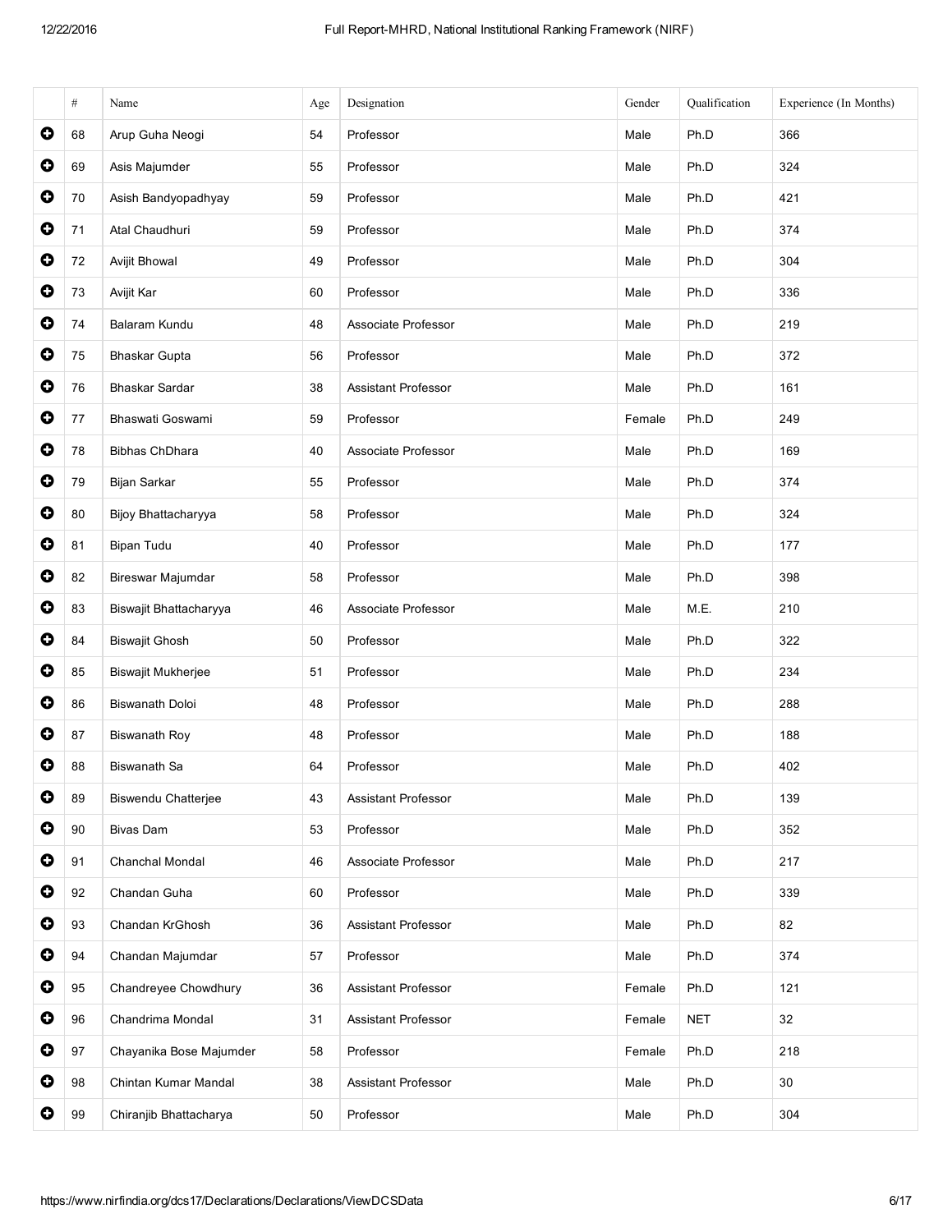|           | #   | Name                     | Age | Designation         | Gender | Qualification | Experience (In Months) |
|-----------|-----|--------------------------|-----|---------------------|--------|---------------|------------------------|
| $\bullet$ | 100 | Chitrita Chaudhuri       | 57  | Associate Professor | Female | Ph.D          | 182                    |
| $\bullet$ | 101 | Debabrata Bera           | 41  | Assistant Professor | Male   | Ph.D          | 116                    |
| $\bullet$ | 102 | Debabrata Das            | 38  | Associate Professor | Male   | Ph.D          | 160                    |
| $\bullet$ | 103 | Debabrata Nag            | 50  | Associate Professor | Male   | Ph.D          | 312                    |
| $\bullet$ | 104 | Debanghsu Dey            | 36  | Assistant Professor | Male   | Ph.D          | 84                     |
| $\bullet$ | 105 | Debashis Chatterjee      | 47  | Professor           | Male   | Ph.D          | 291                    |
| $\bullet$ | 106 | Debashis Palit           | 41  | Assistant Professor | Male   | M.E.          | 144                    |
| $\bullet$ | 107 | Debashis Roy             | 49  | Professor           | Male   | Ph.D          | 217                    |
| $\bullet$ | 108 | Debashish Das            | 37  | Assistant Professor | Male   | Ph.D          | 144                    |
| $\bullet$ | 109 | Debasish Bandyopadhyay   | 51  | Professor           | Male   | Ph.D          | 226                    |
| $\bullet$ | 110 | Debasish Putatunda       | 54  | Associate Professor | Male   | Ph.D          | 338                    |
| $\bullet$ | 111 | Debasish Roy             | 51  | Associate Professor | Male   | Ph.D          | 324                    |
| $\bullet$ | 112 | Debesh Kumar Das         | 56  | Professor           | Male   | Ph.D          | 279                    |
| $\bullet$ | 113 | Debmalya Banerjee        | 47  | Professor           | Male   | Ph.D          | 209                    |
| $\bullet$ | 114 | Debo Roy                 | 65  | Associate Professor | Female | Ph.D          | 210                    |
| $\bullet$ | 115 | Debotosh Bhattacharjee   | 45  | Professor           | Male   | Ph.D          | 230                    |
| $\bullet$ | 116 | Dewaki Nandan Tibarewala | 65  | Professor           | Male   | Ph.D          | 242                    |
| $\bullet$ | 117 | Diganta Saha             | 43  | Professor           | Male   | Ph.D          | 182                    |
| $\bullet$ | 118 | Dinabandhu Ghosh         | 63  | Professor           | Male   | Ph.D          | 424                    |
| $\bullet$ | 119 | Dipak Laha               | 57  | Professor           | Male   | Ph.D          | 348                    |
| $\bullet$ | 120 | Dipankar Chakraborty     | 48  | Professor           | Male   | Ph.D          | 261                    |
| $\bullet$ | 121 | Dipankar Das             | 33  | Assistant Professor | Male   | Ph.D          | 30                     |
| $\bullet$ | 122 | Dipankar Halder          | 42  | Assistant Professor | Male   | Ph.D          | 127                    |
| $\bullet$ | 123 | Dipankar Sanyal          | 53  | Professor           | Male   | Ph.D          | 299                    |
| $\bullet$ | 124 | Dipten Misra             | 56  | Assistant Professor | Male   | M.E.          | 378                    |
| $\bullet$ | 125 | Dulal Krishna Mandal     | 49  | Associate Professor | Male   | Ph.D          | 192                    |
| $\bullet$ | 126 | Gargi Konar              | 41  | Assistant Professor | Female | M.E.          | 190                    |
| $\bullet$ | 127 | Gautam Sarkar            | 41  | Assistant Professor | Male   | Ph.D          | 171                    |
| $\bullet$ | 128 | Gokul ChMondal           | 51  | Associate Professor | Male   | Ph.D          | 181                    |
| $\bullet$ | 129 | Gopesh Chandra Das       | 63  | Professor           | Male   | Ph.D          | 416                    |
| $\bullet$ | 130 | Goutam Majumder          | 57  | Professor           | Male   | Ph.D          | 419                    |
| $\bullet$ | 131 | Goutam Pohit             | 57  | Professor           | Male   | Ph.D          | 375                    |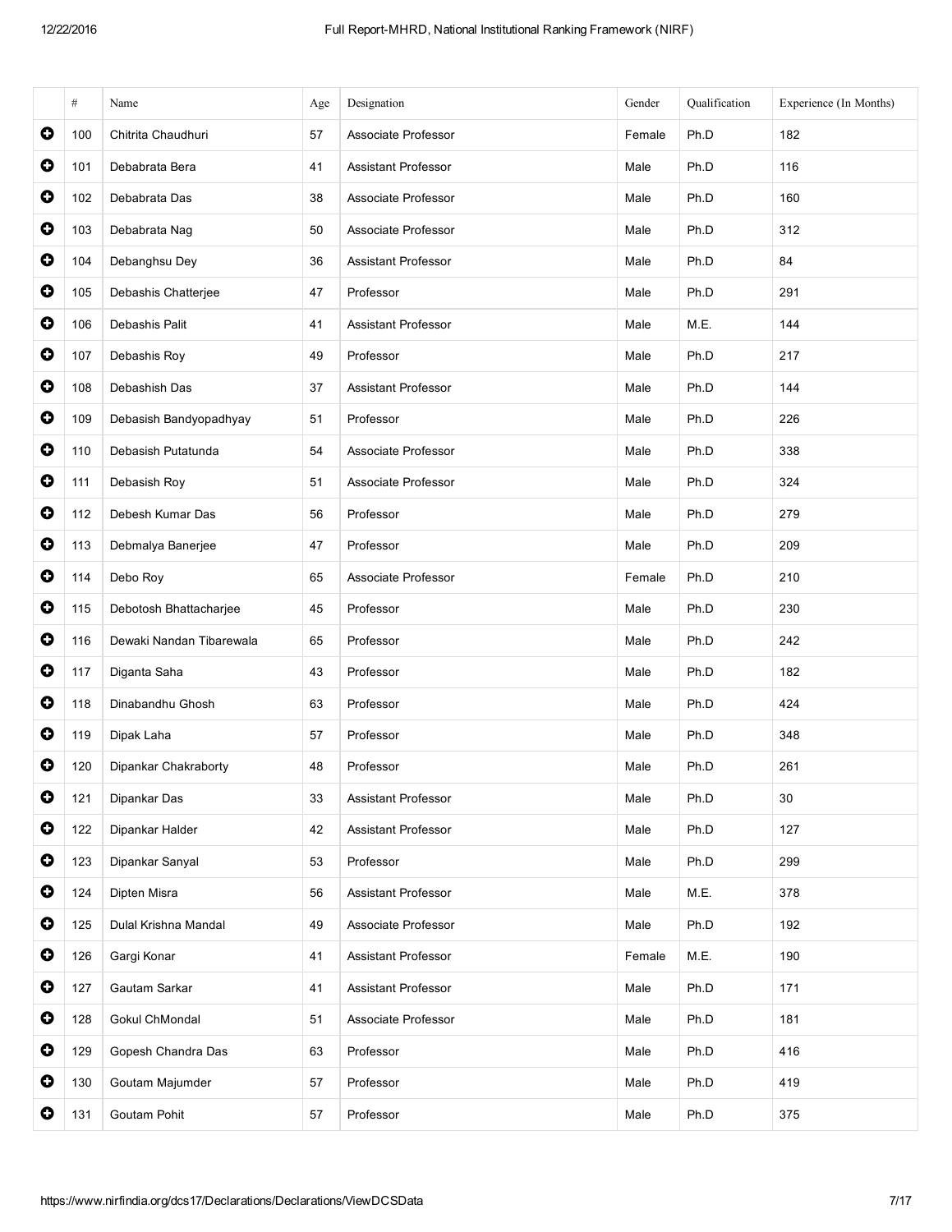|           | $\#$ | Name                   | Age | Designation         | Gender | Qualification | Experience (In Months) |
|-----------|------|------------------------|-----|---------------------|--------|---------------|------------------------|
| $\bullet$ | 132  | Goutam Sutradhar       | 53  | Professor           | Male   | Ph.D          | 300                    |
| $\bullet$ | 133  | Gupinath Bhandari      | 48  | Associate Professor | Male   | Ph.D          | 84                     |
| $\bullet$ | 134  | Himadri Chattopadhyay  | 49  | Associate Professor | Male   | Ph.D          | 321                    |
| $\bullet$ | 135  | Iti Saha Misra         | 52  | Professor           | Female | Ph.D          | 232                    |
| $\bullet$ | 136  | Jamuna Kanta Sing      | 46  | Professor           | Female | Ph.D          | 235                    |
| $\bullet$ | 137  | Jasmina Khanam         | 57  | Professor           | Female | Ph.D          | 292                    |
| $\bullet$ | 138  | Jayita Guha Niyogi     | 54  | Professor           | Female | Ph.D          | 324                    |
| $\bullet$ | 139  | Kajari Kar Gupta       | 50  | Professor           | Female | Ph.D          | 303                    |
| $\bullet$ | 140  | Kamal Krishna Mondal   | 52  | Professor           | Male   | Ph.D          | 336                    |
| $\bullet$ | 141  | Kamal Sarkar           | 41  | Professor           | Male   | Ph.D          | 182                    |
| $\bullet$ | 142  | Kamalika Ghosh Kunda   | 59  | Assistant Professor | Female | Ph.D          | 29                     |
| $\bullet$ | 143  | Kanai ChPaul           | 46  | Associate Professor | Male   | Ph.D          | 211                    |
| $\bullet$ | 144  | Kartick Chandra Mondal | 32  | Assistant Professor | Male   | Ph.D          | 43                     |
| $\bullet$ | 145  | Kashinath Saha         | 55  | Associate Professor | Male   | M.E.          | 397                    |
| $\bullet$ | 146  | Kaushik Bandyopadhyay  | 50  | Professor           | Male   | Ph.D          | 249                    |
| $\bullet$ | 147  | Kesab Bhattacharya     | 56  | Professor           | Male   | Ph.D          | 346                    |
| $\bullet$ | 148  | Ketousetuo Kuotsu      | 37  | Assistant Professor | Male   | Ph.D          | 101                    |
| $\bullet$ | 149  | Koushik Ghosh          | 44  | Associate Professor | Male   | Ph.D          | 215                    |
| $\bullet$ | 150  | Kumardeb Banerjee      | 52  | Professor           | Male   | Ph.D          | 326                    |
| $\bullet$ | 151  | Kunal Roy              | 45  | Professor           | Male   | Ph.D          | 248                    |
| O         | 152  | Lakshmi Kanta Ghosh    | 53  | Professor           | Male   | Ph.D          | 292                    |
| $\bullet$ | 153  | Madhubanti Maitra      | 50  | Professor           | Female | Ph.D          | 274                    |
| $\bullet$ | 154  | Madhumita Mandal       | 27  | Assistant Professor | Female | M.E.          | 29                     |
| $\bullet$ | 155  | Mahantapas Kundu       | 55  | Professor           | Male   | Ph.D          | 372                    |
| $\bullet$ | 156  | Mahasweta Mandal       | 27  | Assistant Professor | Female | M.Tech        | 14                     |
| $\bullet$ | 157  | Mahua Ghosh Chaudhuri  | 42  | Assistant Professor | Female | Ph.D          | 79                     |
| $\bullet$ | 158  | Manoj Kumar Sahis      | 33  | Assistant Professor | Male   | M.E.          | 83                     |
| $\bullet$ | 159  | Manotosh Biswas        | 40  | Associate Professor | Male   | Ph.D          | 89                     |
| $\bullet$ | 160  | Matangini Chatopadhyay | 51  | Associate Professor | Female | Ph.D          | 174                    |
| $\bullet$ | 161  | Mehabub Rahaman        | 38  | Assistant Professor | Male   | Ph.D          | 82                     |
| $\bullet$ | 162  | Mita Dutta             | 57  | Professor           | Female | Ph.D          | 376                    |
| $\bullet$ | 163  | Mita Nasipuri          | 59  | Professor           | Male   | Ph.D          | 411                    |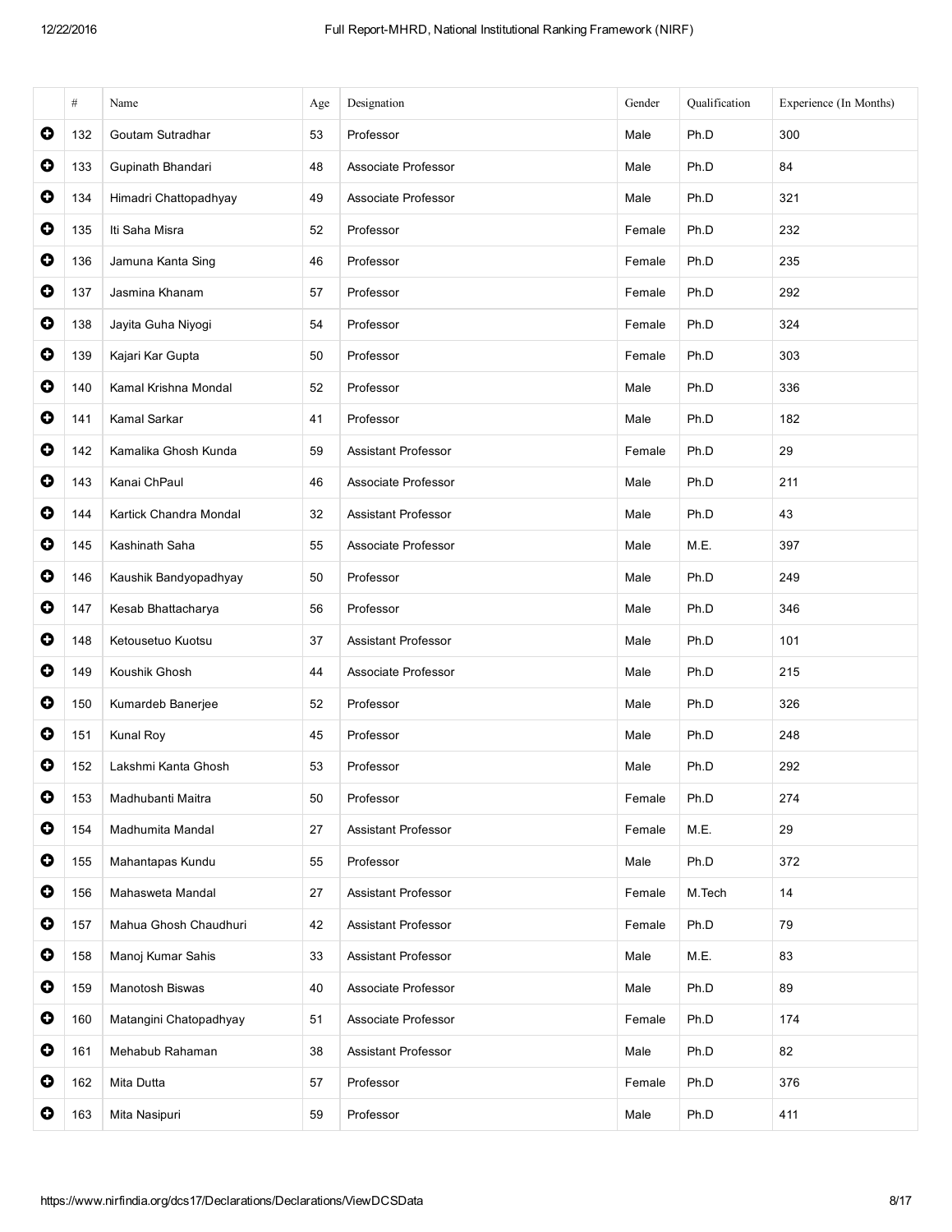|           | $\#$ | Name                        | Age | Designation                | Gender | Qualification | Experience (In Months) |
|-----------|------|-----------------------------|-----|----------------------------|--------|---------------|------------------------|
| $\bullet$ | 164  | Monoj Kumar Mitra           | 65  | Professor                  | Male   | Ph.D          | 352                    |
| $\bullet$ | 165  | Mousumi Basu                | 47  | Professor                  | Female | Ph.D          | 251                    |
| $\bullet$ | 166  | Mridul Sankar Barik         | 44  | Assistant Professor        | Male   | Ph.D          | 122                    |
| $\bullet$ | 167  | Mrinal Kanti Naskar         | 50  | Professor                  | Male   | Ph.D          | 324                    |
| $\bullet$ | 168  | Munmun Das Bhattacharya     | 33  | Assistant Professor        | Female | M.E.          | 85                     |
| $\bullet$ | 169  | Nandini Mukhopadhyay        | 51  | Professor                  | Female | Ph.D          | 334                    |
| $\bullet$ | 170  | Nikhil Mondal               | 47  | Associate Professor        | Male   | M.E.          | 230                    |
| $\bullet$ | 171  | Niladri Chakraborty         | 52  | Professor                  | Male   | Ph.D          | 319                    |
| $\bullet$ | 172  | Nirmal Kumar Deb            | 61  | Professor                  | Male   | M.E.          | 390                    |
| $\bullet$ | 173  | Nirmal Kumar Manna          | 45  | <b>Assistant Professor</b> | Male   | Ph.D          | 115                    |
| $\bullet$ | 174  | Nirmalya Chowdhury          | 53  | Professor                  | Male   | Ph.D          | 312                    |
| $\bullet$ | 175  | Palanikndavar Venkateswaran | 47  | Professor                  | Male   | Ph.D          | 324                    |
| $\bullet$ | 176  | Pallab Kanti Halder         | 41  | Associate Professor        | Male   | Ph.D          | 115                    |
| $\bullet$ | 177  | Pampa Sadhukhan             | 37  | <b>Assistant Professor</b> | Female | M.E.          | 101                    |
| $\bullet$ | 178  | Pankaj Kumar Roy            | 41  | Associate Professor        | Male   | Ph.D          | 33                     |
| $\bullet$ | 179  | Papita Das Saha             | 40  | Associate Professor        | Female | Ph.D          | 131                    |
| $\bullet$ | 180  | Parama Bhowmik              | 41  | <b>Assistant Professor</b> | Female | Ph.D          | 156                    |
| $\bullet$ | 181  | Parama Ghoshal              | 38  | <b>Assistant Professor</b> | Female | Ph.D          | 82                     |
| $\bullet$ | 182  | Paramita Bhattacharjee      | 44  | Assistant Professor        | Female | Ph.D          | 189                    |
| $\bullet$ | 183  | Partha Bhattacharya         | 46  | Professor                  | Male   | Ph.D          | 128                    |
| O         | 184  | Partha Ghosh                | 38  | Assistant Professor        | Male   | Ph.D          | 136                    |
| $\bullet$ | 185  | Partha Pratim Biswas        | 51  | Professor                  | Male   | Ph.D          | 285                    |
| $\bullet$ | 186  | Partha Sarathi Chakraborty  | 43  | Associate Professor        | Male   | Ph.D          | 240                    |
| $\bullet$ | 187  | Parthasarathi Satvaya       | 31  | Assistant Professor        | Male   | Ph.D          | $\overline{7}$         |
| $\bullet$ | 188  | Piyali Basak                | 38  | Assistant Professor        | Female | Ph.D          | 81                     |
| $\bullet$ | 189  | Prabir Kumar De             | 57  | Professor                  | Male   | Ph.D          | 390                    |
| $\bullet$ | 190  | Prabir Kumar Ghosh          | 64  | Associate Professor        | Male   | Ph.D          | 407                    |
| $\bullet$ | 191  | Pradip Kundu                | 46  | Assistant Professor        | Male   | Ph.D          | 178                    |
| $\bullet$ | 192  | Pranibesh Mandal            | 30  | Assistant Professor        | Male   | M.E.          | 103                    |
| $\bullet$ | 193  | Prasanta Kumar Banerjee     | 58  | Associate Professor        | Male   | Ph.D          | 321                    |
| $\bullet$ | 194  | Prasanta Kumar Biswas       | 41  | Assistant Professor        | Male   | Ph.D          | 171                    |
| $\bullet$ | 195  | Prasanta Kumar Dutta        | 64  | Professor                  | Male   | Ph.D          | 326                    |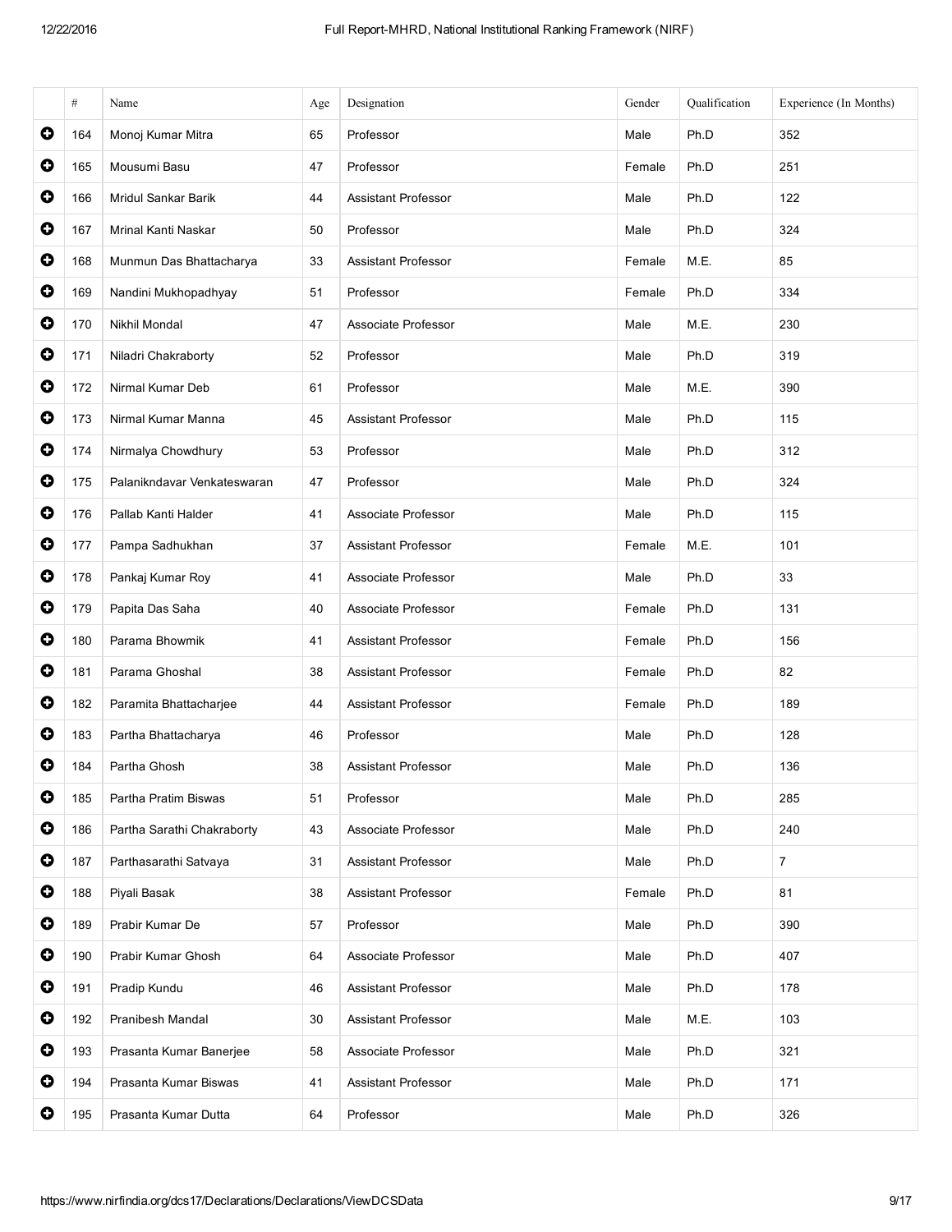|           | #   | Name                        | Age | Designation                | Gender | Qualification | Experience (In Months) |
|-----------|-----|-----------------------------|-----|----------------------------|--------|---------------|------------------------|
| $\bullet$ | 196 | Prasanta Sahoo              | 53  | Professor                  | Male   | Ph.D          | 252                    |
| $\bullet$ | 197 | Pratyusha Rakship           | 28  | Assistant Professor        | Female | Ph.D          | 12                     |
| $\bullet$ | 198 | Pravash Chandra Chakraborti | 52  | Professor                  | Male   | Ph.D          | 321                    |
| $\bullet$ | 199 | Pritam Aitch                | 44  | Associate Professor        | Male   | Ph.D          | 140                    |
| $\bullet$ | 200 | Prokash Chandra Roy         | 38  | <b>Assistant Professor</b> | Male   | Ph.D          | 139                    |
| $\bullet$ | 201 | Prolay Sharma               | 37  | <b>Assistant Professor</b> | Male   | M.E.          | 159                    |
| $\bullet$ | 202 | Pulok KrMukherjee           | 48  | Professor                  | Male   | Ph.D          | 178                    |
| $\bullet$ | 203 | Punyasha Chatterjee         | 37  | <b>Assistant Professor</b> | Male   | Ph.D          | 59                     |
| $\bullet$ | 204 | Rajanikanta Mudi            | 51  | Professor                  | Male   | Ph.D          | 284                    |
| $\bullet$ | 205 | Rajat Chakraborty           | 42  | Associate Professor        | Male   | Ph.D          | 209                    |
| $\bullet$ | 206 | Rajat Subhra Sen            | 52  | Associate Professor        | Male   | Ph.D          | 361                    |
| $\bullet$ | 207 | Rajib Bandyopadhyay         | 55  | Professor                  | Male   | Ph.D          | 354                    |
| $\bullet$ | 208 | Rajib Das                   | 38  | <b>Assistant Professor</b> | Male   | Ph.D          | 98                     |
| $\bullet$ | 209 | Rajib Dey                   | 44  | Associate Professor        | Male   | Ph.D          | 241                    |
| $\bullet$ | 210 | Ram Sarkar                  | 38  | Assistant Professor        | Male   | Ph.D          | 134                    |
| $\bullet$ | 211 | Ramendu Bikash Sahu         | 53  | Professor                  | Male   | Ph.D          | 312                    |
| $\bullet$ | 212 | Rana Saha                   | 43  | Associate Professor        | Male   | Ph.D          | 175                    |
| $\bullet$ | 213 | Ranjan Ganguly              | 42  | Professor                  | Male   | Ph.D          | 252                    |
| $\bullet$ | 214 | Ranjan Parekh               | 50  | <b>Assistant Professor</b> | Male   | Ph.D          | 202                    |
| $\bullet$ | 215 | Ranjana Chowdhury           | 53  | Professor                  | Female | Ph.D          | 277                    |
| $\bullet$ | 216 | Ranjit Kumar Barai          | 44  | Associate Professor        | Male   | Ph.D          | 193                    |
| $\bullet$ | 217 | Ratan Mondal                | 40  | <b>Assistant Professor</b> | Male   | Ph.D          | 161                    |
| $\bullet$ | 218 | Ratna Dutta                 | 38  | Assistant Professor        | Female | Ph.D          | 120                    |
| $\bullet$ | 219 | Ratna Ghosh                 | 47  | Professor                  | Female | Ph.D          | 229                    |
| $\bullet$ | 220 | Ravi Kumar Pandit           | 29  | <b>Assistant Professor</b> | Male   | M.E.          | 30                     |
| $\bullet$ | 221 | Sadhan KrGhosh              | 59  | Professor                  | Male   | Ph.D          | 390                    |
| $\bullet$ | 222 | Saikat Dewanjee             | 37  | Assistant Professor        | Male   | Ph.D          | 116                    |
| $\bullet$ | 223 | Saikat Mookherjee           | 48  | Associate Professor        | Male   | Ph.D          | 269                    |
| $\bullet$ | 224 | Salil Kumar Sanyal          | 59  | Professor                  | Male   | Ph.D          | 407                    |
| $\bullet$ | 225 | Samar Chandra Mandal        | 54  | Professor                  | Male   | Ph.D          | 348                    |
| $\bullet$ | 226 | Samir Biswas                | 30  | <b>Assistant Professor</b> | Male   | M.E.          | 98                     |
| $\bullet$ | 227 | Samiran Chattopadhyay       | 51  | Professor                  | Male   | Ph.D          | 324                    |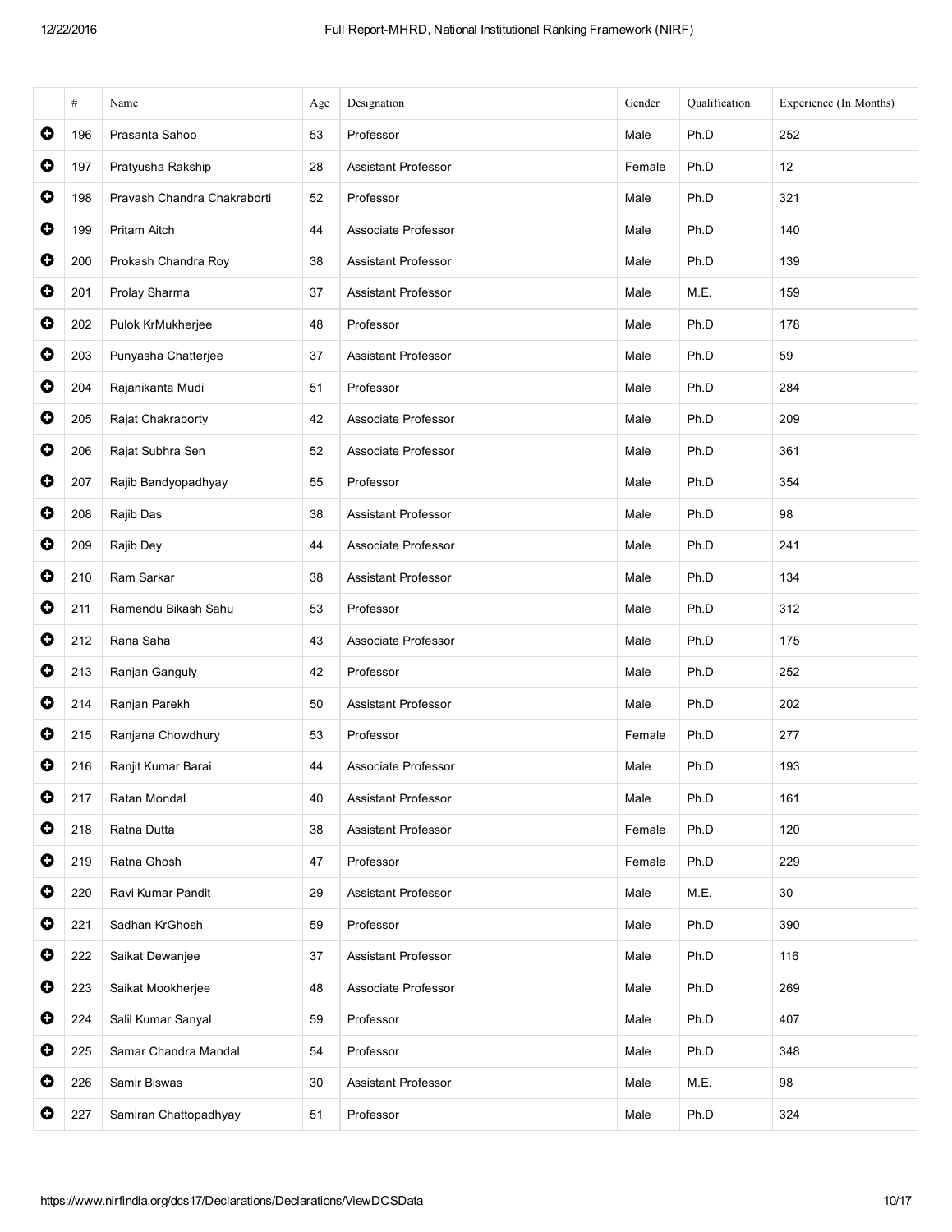|           | #   | Name                   | Age | Designation                | Gender | Qualification | Experience (In Months) |
|-----------|-----|------------------------|-----|----------------------------|--------|---------------|------------------------|
| 0         | 228 | Sandip Das             | 54  | <b>Assistant Professor</b> | Male   | Ph.D          | 369                    |
| 0         | 229 | Sanghamitra Sarkar     | 29  | Assistant Professor        | Female | M.Tech        | 33                     |
| $\bullet$ | 230 | Sangita Sahana         | 27  | <b>Assistant Professor</b> | Female | M.E.          | 29                     |
| $\bullet$ | 231 | Sanjib Acharyya        | 51  | Professor                  | Male   | Ph.D          | 300                    |
| $\bullet$ | 232 | Sanjib Nag             | 51  | Associate Professor        | Male   | Ph.D          | 303                    |
| 0         | 233 | Sanjoy Kumar Saha      | 48  | Professor                  | Male   | Ph.D          | 286                    |
| $\bullet$ | 234 | Sankar Dhar            | 60  | Professor                  | Male   | Ph.D          | 373                    |
| $\bullet$ | 235 | Sanmoy Karmakar        | 45  | Professor                  | Male   | Ph.D          | 115                    |
| $\bullet$ | 236 | Santwan Chattopadhyay  | 42  | <b>Assistant Professor</b> | Male   | <b>NET</b>    | 144                    |
| 0         | 237 | Sarbani Roy            | 39  | Associate Professor        | Female | Ph.D          | 164                    |
| 0         | 238 | Sarmistha Neogy        | 51  | Professor                  | Female | Ph.D          | 210                    |
| $\bullet$ | 239 | Saroj Mondal           | 53  | Professor                  | Male   | Ph.D          | 303                    |
| $\bullet$ | 240 | Saswati Mazumdar       | 57  | Professor                  | Female | Ph.D          | 385                    |
| 0         | 241 | Saswati Mukherjee      | 41  | Assistant Professor        | Female | M.E.          | 101                    |
| $\bullet$ | 242 | Sathi Banerjee Mallick | 42  | <b>Assistant Professor</b> | Female | Ph.D          | 114                    |
| $\bullet$ | 243 | Sayan Chatterjee       | 36  | <b>Assistant Professor</b> | Male   | Ph.D          | 114                    |
| $\bullet$ | 244 | Sayan Nandi            | 49  | Assistant Professor        | Male   | M.E.          | 272                    |
| $\bullet$ | 245 | Shankar Chakraborty    | 52  | Professor                  | Male   | Ph.D          | 276                    |
| 0         | 246 | Sheli Sinha Chaudhuri  | 43  | Associate Professor        | Female | Ph.D          | 205                    |
| $\bullet$ | 247 | Shilpi Naskar          | 30  | <b>Assistant Professor</b> | Female | M.Tech        | 99                     |
| O         | 248 | Shivashish Bose        | 53  | Professor                  | Male   | Ph.D          | 353                    |
| O         | 249 | Shovonlal Kundu        | 63  | Professor                  | Male   | Ph.D          | 347                    |
| 0         | 250 | Shubhrajit Das         | 57  | Professor                  | Male   | M.E.          | 348                    |
| $\bullet$ | 251 | Shyamal Roy            | 38  | <b>Assistant Professor</b> | Male   | Ph.D          | 36                     |
| $\bullet$ | 252 | Sibapriya Mukherjee    | 59  | Professor                  | Male   | Ph.D          | 390                    |
| $\bullet$ | 253 | Siddhartha Datta       | 61  | Professor                  | Male   | Ph.D          | 417                    |
| 0         | 254 | Siddhartha Mukherjee   | 62  | Professor                  | Male   | Ph.D          | 462                    |
| $\bullet$ | 255 | Simul Banerjee         | 60  | Professor                  | Male   | Ph.D          | 396                    |
| $\bullet$ | 256 | Sivaji Bandyopadhyay   | 53  | Professor                  | Male   | Ph.D          | 327                    |
| $\bullet$ | 257 | Sivaji Chakravorti     | 54  | Professor                  | Male   | Ph.D          | 376                    |
| 0         | 258 | Smita Sadhu Ghosh      | 48  | Professor                  | Female | Ph.D          | 224                    |
| 0         | 259 | Snehamoy Majumder      | 53  | Professor                  | Male   | Ph.D          | 240                    |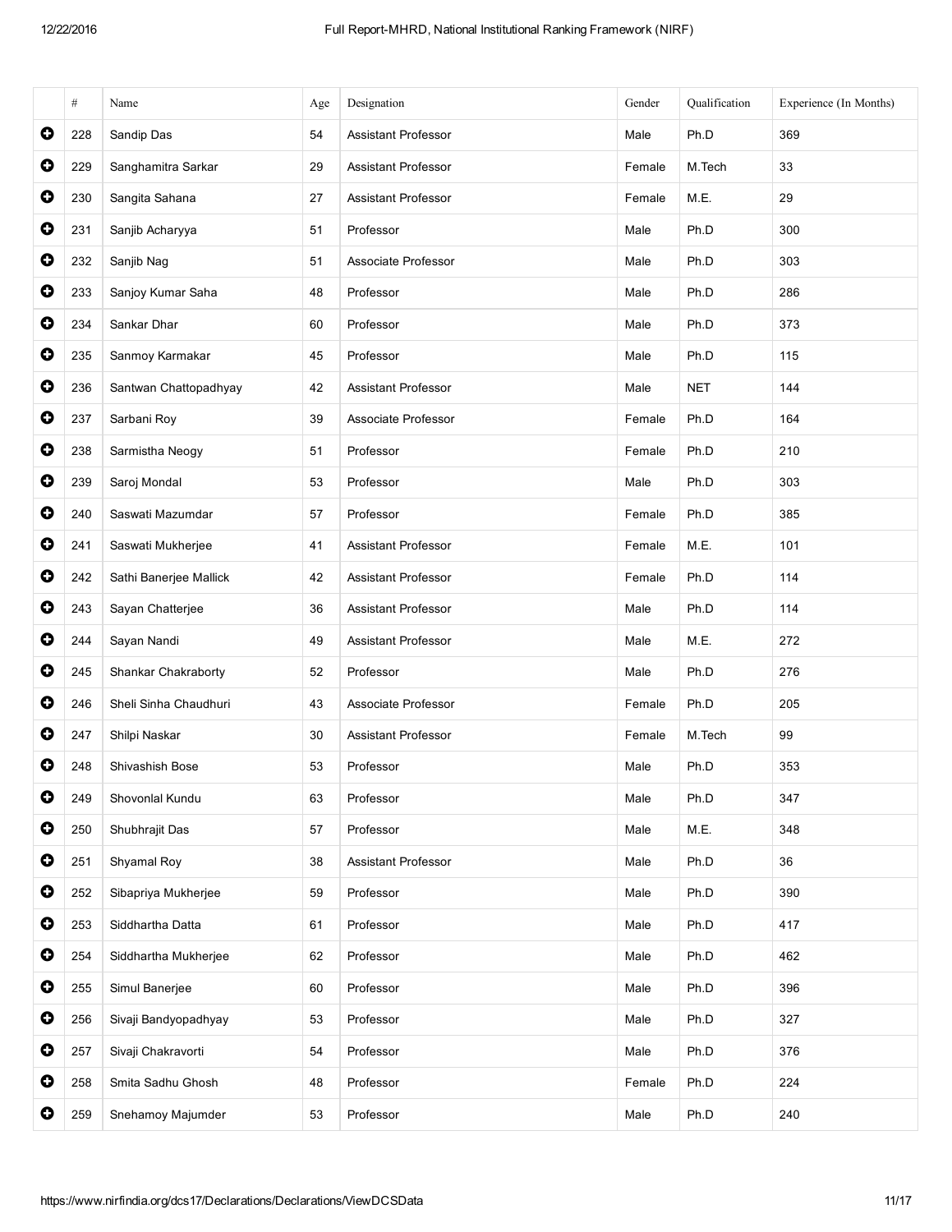|           | $\#$ | Name                    | Age | Designation                                   | Gender | Qualification | Experience (In Months) |
|-----------|------|-------------------------|-----|-----------------------------------------------|--------|---------------|------------------------|
| $\bullet$ | 260  | Snehangshu Mandal       | 53  | Associate Professor                           | Male   | Ph.D          | 257                    |
| $\bullet$ | 261  | Somnath Bhattacharjee   | 50  | Associate Professor                           | Male   | Ph.D          | 277                    |
| $\bullet$ | 262  | Somnath Ghosh           | 59  | Dean / Principal / Director / Vice Chancellor | Male   | Ph.D          | 407                    |
| $\bullet$ | 263  | Somnath Mukherjee       | 58  | Professor                                     | Male   | Ph.D          | 279                    |
| $\bullet$ | 264  | Soumen Basak            | 46  | Assistant Professor                           | Male   | Ph.D          | 187                    |
| $\bullet$ | 265  | Soumya Sarkar           | 46  | Professor                                     | Male   | Ph.D          | 241                    |
| $\bullet$ | 266  | Souren Mitra            | 51  | Professor                                     | Male   | Ph.D          | 276                    |
| $\bullet$ | 267  | Sovan Dalai             | 39  | <b>Assistant Professor</b>                    | Male   | Ph.D          | 147                    |
| $\bullet$ | 268  | Sreyashi Das Pal        | 36  | Assistant Professor                           | Female | Ph.D          | 137                    |
| $\bullet$ | 269  | Sruti Gan Chaudhuri     | 35  | Assistant Professor                           | Female | Ph.D          | 34                     |
| $\bullet$ | 270  | Subhadip Basu           | 40  | Associate Professor                           | Male   | Ph.D          | 193                    |
| $\bullet$ | 271  | Subhajit Saraswati      | 55  | Professor                                     | Male   | Ph.D          | 316                    |
| $\bullet$ | 272  | Subhankar Bandyopadhyay | 58  | Professor                                     | Male   | Ph.D          | 373                    |
| $\bullet$ | 273  | Subhas Chandra Panja    | 41  | Professor                                     | Male   | Ph.D          | 156                    |
| $\bullet$ | 274  | Subhash Chandra Mondal  | 51  | Professor                                     | Male   | Ph.D          | 230                    |
| $\bullet$ | 275  | Subhasis Neogi          | 60  | Professor                                     | Male   | Ph.D          | 322                    |
| $\bullet$ | 276  | Subhasish Das           | 36  | <b>Assistant Professor</b>                    | Male   | M.E.          | 33                     |
| $\bullet$ | 277  | Subhasish Roy Choudhury | 43  | <b>Assistant Professor</b>                    | Male   | Ph.D          | 118                    |
| $\bullet$ | 278  | Subir Kumar Sanyal      | 64  | Professor                                     | Male   | Ph.D          | 473                    |
| $\bullet$ | 279  | Subir Kumar Sarkar      | 58  | Professor                                     | Male   | Ph.D          | 411                    |
| O         | 280  | Subir Pal               | 58  | Professor                                     | Male   | Ph.D          | 361                    |
| $\bullet$ | 281  | Subrata Paul            | 58  | Professor                                     | Male   | Ph.D          | 372                    |
| $\bullet$ | 282  | Suchandra Bardhan       | 48  | Associate Professor                           | Female | Ph.D          | 197                    |
| $\bullet$ | 283  | Suddhasatwa Chakraborty | 34  | Assistant Professor                           | Male   | M.E.          | 95                     |
| $\bullet$ | 284  | Sudeshna Saha           | 34  | Assistant Professor                           | Female | Ph.D          | 45                     |
| $\bullet$ | 285  | Sudhabindu Ray          | 43  | Associate Professor                           | Male   | Ph.D          | 144                    |
| $\bullet$ | 286  | Sudip Kumar Naskar      | 38  | Assistant Professor                           | Male   | Ph.D          | 122                    |
| $\bullet$ | 287  | Sudipta Chattopadhyay   | 47  | Associate Professor                           | Female | Ph.D          | 240                    |
| $\bullet$ | 288  | Sudipta De              | 50  | Professor                                     | Male   | Ph.D          | 303                    |
| $\bullet$ | 289  | Sudipta Ghosh           | 60  | Professor                                     | Male   | Ph.D          | 262                    |
| $\bullet$ | 290  | Sugata Munshi           | 58  | Professor                                     | Male   | M.E.          | 406                    |
| $\bullet$ | 291  | Sujata Sardar           | 28  | Assistant Professor                           | Female | Ph.D          | 12                     |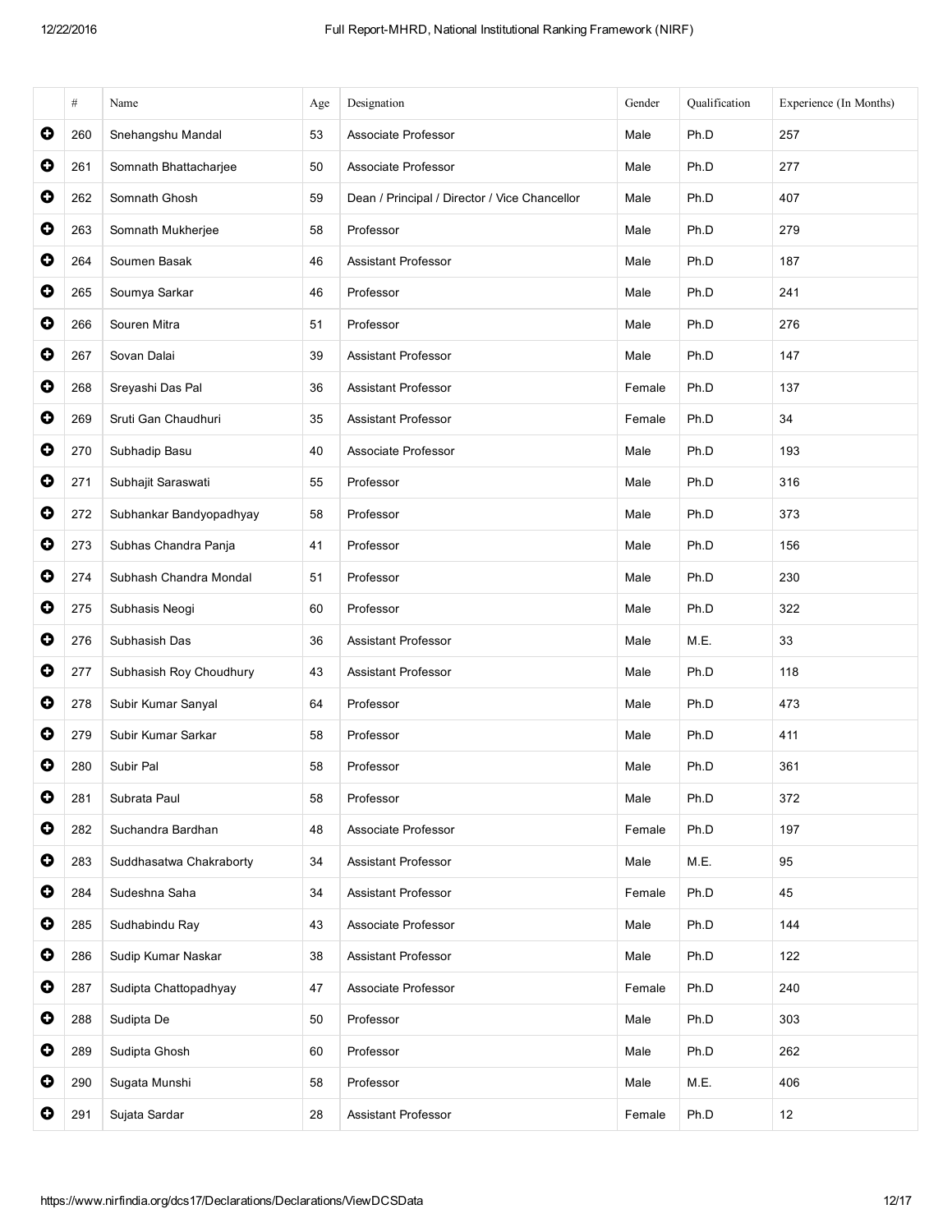|           | $\#$ | Name                      | Age | Designation         | Gender | Qualification | Experience (In Months) |
|-----------|------|---------------------------|-----|---------------------|--------|---------------|------------------------|
| $\bullet$ | 292  | Sujit Ghoshal             | 60  | Professor           | Male   | Ph.D          | 456                    |
| $\bullet$ | 293  | Sujit Kumar Biswas        | 60  | Professor           | Male   | Ph.D          | 354                    |
| $\bullet$ | 294  | Suman Kalyan Das          | 31  | Assistant Professor | Male   | Ph.D          | 71                     |
| $\bullet$ | 295  | Sumanta Neogi             | 53  | Professor           | Male   | Ph.D          | 323                    |
| $\bullet$ | 296  | Sunita Adhikary Pramanik  | 37  | Assistant Professor | Female | Ph.D          | 97                     |
| $\bullet$ | 297  | Sunita Halder Dey         | 41  | Associate Professor | Female | Ph.D          | 192                    |
| $\bullet$ | 298  | Suparna Kar Choudhury     | 52  | Professor           | Female | Ph.D          | 312                    |
| $\bullet$ | 299  | Suranjan Ghose            | 61  | Professor           | Male   | Ph.D          | 345                    |
| $\bullet$ | 300  | Susanta Roy               | 36  | Assistant Professor | Male   | M.E.          | 155                    |
| $\bullet$ | 301  | Susmita Ghosh De          | 48  | Professor           | Female | Ph.D          | 236                    |
| $\bullet$ | 302  | Swapan Bhattacharya       | 61  | Professor           | Male   | Ph.D          | 233                    |
| $\bullet$ | 303  | Swapan Kumar Goswami      | 58  | Professor           | Male   | Ph.D          | 382                    |
| $\bullet$ | 304  | Swarnendu Sen             | 50  | Professor           | Male   | Ph.D          | 321                    |
| $\bullet$ | 305  | Swati Bandyopadhyay       | 52  | Associate Professor | Female | Ph.D          | 311                    |
| $\bullet$ | 306  | <b>Tandra Mitra</b>       | 59  | Professor           | Female | Ph.D          | 208                    |
| $\bullet$ | 307  | Tanmoy Bera               | 59  | Professor           | Male   | Ph.D          | 292                    |
| $\bullet$ | 308  | Tapan Kumar Chatterjee    | 60  | Professor           | Male   | Ph.D          | 148                    |
| $\bullet$ | 309  | Tapan Kumar Maity         | 51  | Professor           | Male   | Ph.D          | 178                    |
| $\bullet$ | 310  | Tapan Kumar Pal           | 64  | Professor           | Male   | Ph.D          | 426                    |
| $\bullet$ | 311  | Tapas Kumar Bhattacharyya | 53  | Professor           | Male   | M.E.          | 328                    |
| $\bullet$ | 312  | Tarun Jha                 | 57  | Professor           | Male   | Ph.D          | 292                    |
| $\bullet$ | 313  | Tarun Kanti Naskar        | 58  | Professor           | Male   | Ph.D          | 408                    |
| 0         | 314  | <b>Titas Nandi</b>        | 50  | Associate Professor | Male   | Ph.D          | 336                    |
| $\bullet$ | 315  | Tuhinadri Sen             | 52  | Professor           | Male   | Ph.D          | 221                    |
| $\bullet$ | 316  | Tumpa Hazra               | 36  | Assistant Professor | Female | Ph.D          | 81                     |
| $\bullet$ | 317  | Tushar Jash               | 57  | Associate Professor | Male   | Ph.D          | 174                    |
| 0         | 318  | Ujjaini Sarkar            | 53  | Professor           | Female | Ph.D          | 359                    |
| $\bullet$ | 319  | <b>Ujjwal Maulik</b>      | 51  | Professor           | Male   | Ph.D          | 299                    |
| $\bullet$ | 320  | Uma Ghosh                 | 59  | Professor           | Female | Ph.D          | 128                    |
| $\bullet$ | 321  | <b>Utpal KrRay</b>        | 54  | Assistant Professor | Male   | M.E.          | 134                    |
| $\bullet$ | 322  | Uttam Kumar Roy           | 39  | Assistant Professor | Male   | Ph.D          | 168                    |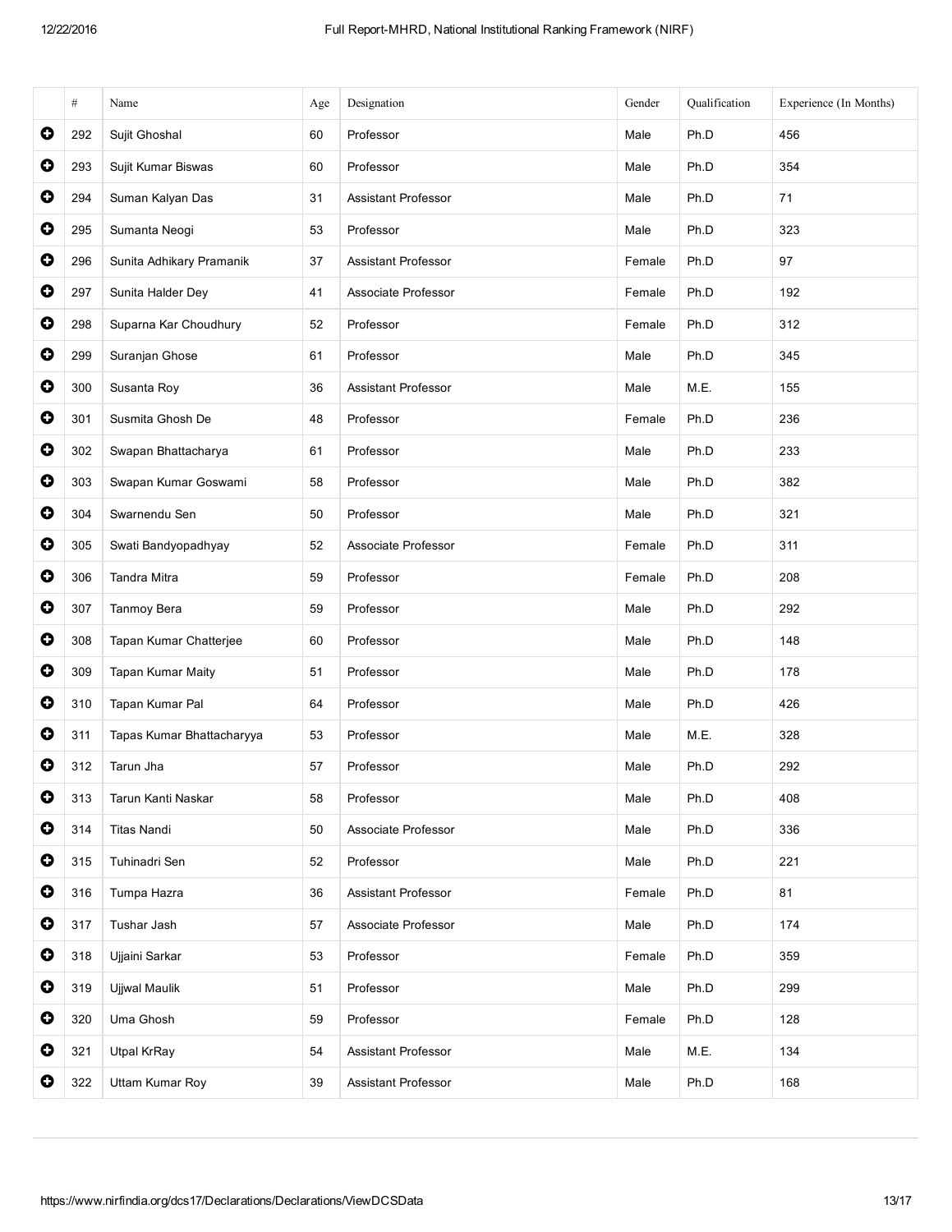#### Financial Resources: Utilised Amount for the Capital & Operational expenditure for previous 3 years

| <b>Financial Year</b>                                                                                                                                                               | 2015-16                                                                                                       | 2014-15                                                                                                    | 2013-14                                                                                               |  |  |  |  |  |
|-------------------------------------------------------------------------------------------------------------------------------------------------------------------------------------|---------------------------------------------------------------------------------------------------------------|------------------------------------------------------------------------------------------------------------|-------------------------------------------------------------------------------------------------------|--|--|--|--|--|
|                                                                                                                                                                                     | <b>Utilised Amount</b>                                                                                        | <b>Utilised Amount</b>                                                                                     | <b>Utilised Amount</b>                                                                                |  |  |  |  |  |
| Annual Capital Expenditure on Academic Activities and Resources (excluding expenditure on buildings)                                                                                |                                                                                                               |                                                                                                            |                                                                                                       |  |  |  |  |  |
| Library                                                                                                                                                                             | 31253579 (Rupees Three<br>Crore Twelve Lakh Fifty<br>Three Thousand Five<br>Hundred Seventy Nine only)        | 54555335 (Rupees Five<br>Crore Forty Five Lakh Fifty<br>Five Thousand Three<br>Hundred Thirty Five only)   | 59439218 (Rupees Five<br>Crore Ninety Four Lakh Thirty<br>Nine Thousand Two Hundred<br>Eighteen only) |  |  |  |  |  |
| New Equipment for Laboratories                                                                                                                                                      | 71268835 (Rupees Seven<br>Crore Twelve Lakh Sixty Eight<br><b>Thousand Eight Hundred</b><br>Thirty Five only) | 73112658 (Rupees Seven<br>Crore Thirty One Lakh<br><b>Twelve Thousand Six</b><br>Hundred Fifty Eight only) | 94574360 (Rupees Nine<br>Crore Forty Five Lakh<br>Seventy Four Thousand<br>Three Hundred Sixty only)  |  |  |  |  |  |
| <b>Engineering Workshops</b>                                                                                                                                                        | 362118 (Rupees Three Lakh<br>Sixty Two Thousand One<br>Hundred Eighteen only)                                 | 484376 (Rupees Four Lakh<br><b>Eighty Four Thousand Three</b><br>Hundred Seventy Six only)                 | 481239 (Rupees Four Lakh<br>Eighty One Thousand Two<br>Hundred Thirty Nine only)                      |  |  |  |  |  |
| Studios                                                                                                                                                                             | $0$ (Zero)                                                                                                    | $0$ (Zero)                                                                                                 | $0$ (Zero)                                                                                            |  |  |  |  |  |
| Other suitably identified academic activities                                                                                                                                       | 8813438 (Rupees Eighty<br>Eight Lakh Thirteen<br><b>Thousand Four Hundred</b><br>Thirty Eight only)           | 10915778 (Rupees One<br>Crore Nine Lakh Fifteen<br><b>Thousand Seven Hundred</b><br>Seventy Eight only)    | 8490959 (Rupees Eighty<br>Four Lakh Ninety Thousand<br>Nine Hundred Fifty Nine only)                  |  |  |  |  |  |
| <b>Annual Operational Expenditure</b>                                                                                                                                               |                                                                                                               |                                                                                                            |                                                                                                       |  |  |  |  |  |
| Salaries (Teaching and Non Teaching staff)                                                                                                                                          | 645812000 (Rupees Sixty<br>Four Crore Fifty Eight Lakh<br>Twelve Thousand only)                               | 675725500 (Rupees Sixty<br>Seven Crore Fifty Seven Lakh<br>Twenty Five Thousand Five<br>Hundred only)      | 664763500 (Rupees Sixty Six<br>Crore Forty Seven Lakh Sixty<br>Three Thousand Five<br>Hundred only)   |  |  |  |  |  |
| Maintenance of Academic Infrastructure or consumables,<br>other running expenditures, Seminars/Conferences/Workshops<br>etc. (excluding maintenance of hostels and allied services) | 160649067 (Rupees Sixteen<br>Crore Six Lakh Forty Nine<br>Thousand Sixty Seven only)                          | 170133301 (Rupees<br>Seventeen Crore One Lakh<br>Thirty Three Thousand Three<br>Hundred One only)          | 110173009 (Rupees Eleven<br>Crore One Lakh Seventy<br>Three Thousand Nine only)                       |  |  |  |  |  |

#### Women Diversity

No. of women members in senior administrative positions, such as Head of Departments, Dean or Institute Heads in previous academic year (2015-16):  $\boxed{4}$ 

#### IPR

| Calendar Year            | 2015 | 2014 | 2013 |
|--------------------------|------|------|------|
| No. of Patents Filed     |      |      |      |
| No. of Patents Published |      |      |      |
| No. of Patents Granted   |      |      |      |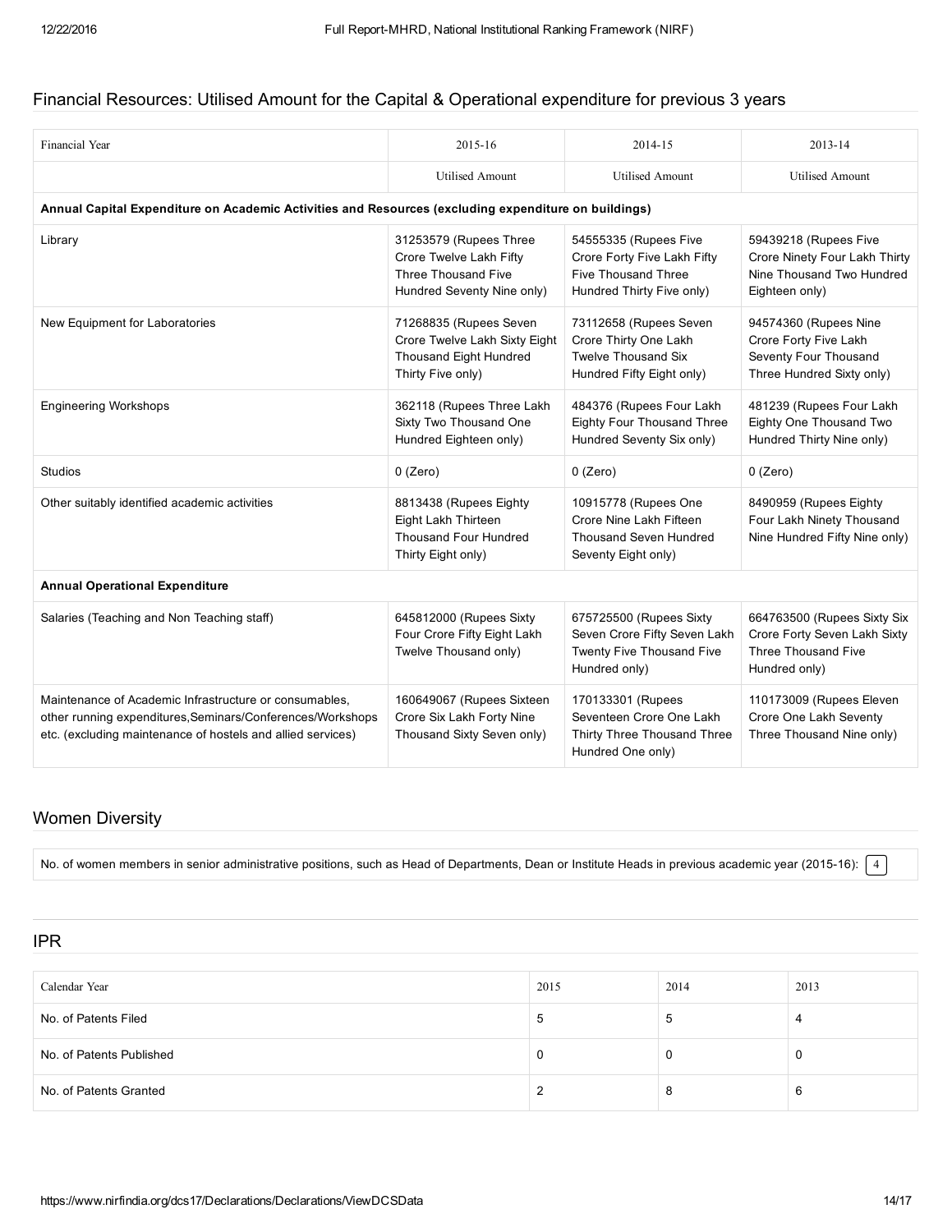| Calendar Year           | 2015 | 2014 | 2013 |
|-------------------------|------|------|------|
| No. of Patents Licensed | u    |      |      |

#### Did your institution transferred atleast one technology in the previous three years?:  $\boxed{\text{No}}$

| Financial Year                                    | 2015-16                                                               | 2014-15                                                                 | 2013-14                                                             |
|---------------------------------------------------|-----------------------------------------------------------------------|-------------------------------------------------------------------------|---------------------------------------------------------------------|
| <b>Earning From Patents</b><br>(Amount in Rupees) | 691743                                                                | 481828                                                                  | 546486                                                              |
| Enter Amount in Words                             | Rupees Six Lakh Ninety One Thousand<br>Seven Hundred Forty Three only | Rupees Four Lakh Eighty One Thousand<br>Eight Hundred Twenty Eight only | Rupees Five Lakh Forty Six Thousand<br>Four Hundred Eighty Six only |

#### Sponsored Research Details

| Financial Year                                 | $2015 - 16$                                                                                          | 2014-15                                                                                  | $2013 - 14$                                                                               |
|------------------------------------------------|------------------------------------------------------------------------------------------------------|------------------------------------------------------------------------------------------|-------------------------------------------------------------------------------------------|
| Total no. of<br><b>Sponsored Projects</b>      | 74                                                                                                   | 62                                                                                       | 74                                                                                        |
| Total no. of Funding<br>Agencies               | 24                                                                                                   | 22                                                                                       | 31                                                                                        |
| Total Amount<br>Received (Amount<br>in Rupees) | 242796298                                                                                            | 205038687                                                                                | 288311084                                                                                 |
| Amount Received in<br>Words                    | Rupees Twenty Four Crore Twenty Nine Lakh<br>Thirty Three Thousand Nine Hundred Ninety<br>Eight only | Rupees Twenty Crore Fifty Lakh Thirty<br>Eight Thousand Six Hundred Eighty<br>Seven only | <b>Rupees Twenty Eight Crore Eighty</b><br>Three Lakh Eleven Thousand Eighty<br>Four only |

## Consultancy Project Details

| <b>Financial Year</b>                                 | $2015 - 16$                                                                             | 2014-15                                                                                          | $2013 - 14$                                                                                     |
|-------------------------------------------------------|-----------------------------------------------------------------------------------------|--------------------------------------------------------------------------------------------------|-------------------------------------------------------------------------------------------------|
| Total no. of<br>Consultancy<br>Projects               | 1545                                                                                    | 1543                                                                                             | 1623                                                                                            |
| Total no. of Client<br>Organizations                  | 802                                                                                     | 799                                                                                              | 789                                                                                             |
| <b>Total Amount</b><br>Received (Amount<br>in Rupees) | 120488138                                                                               | 159533928                                                                                        | 187824164                                                                                       |
| Amount Received in<br>Words                           | Rupees Twelve Crore Four Lakh Eighty<br>Eight Thousand One Hundred Thirty<br>Eight only | Rupees Fifteen Crore Ninety Five Lakh Thirty<br>Three Thousand Nine Hundred Twenty Eight<br>only | Rupees Eighteen Crore Seventy Eight Lakh<br>Twenty Four Thousand One Hundred Sixty<br>Four only |

# Executive Development Program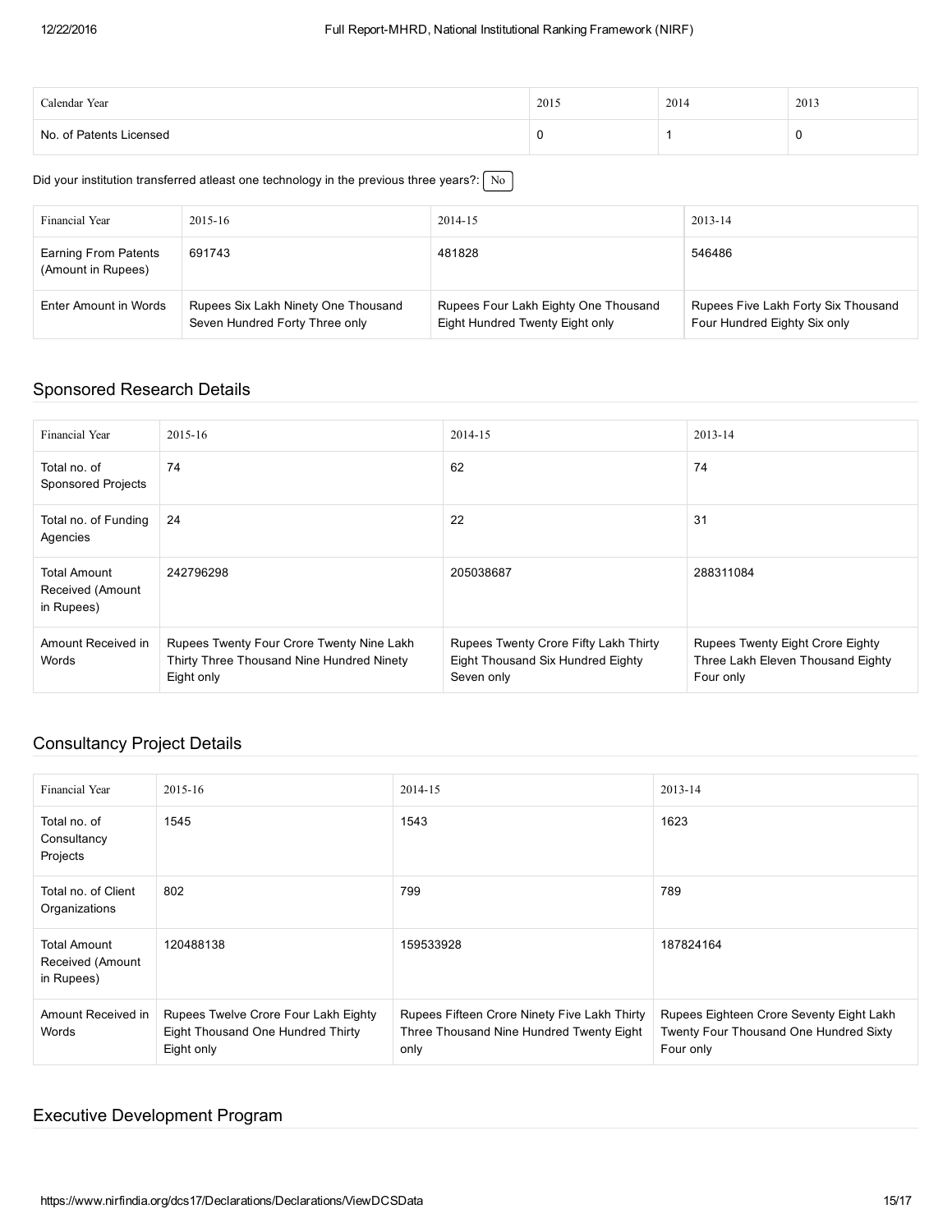| Financial Year                              | 2015-16 | 2014-15 | 2013-14 |
|---------------------------------------------|---------|---------|---------|
| Total no. of Executive Development Programs | -U      | u       | 0       |
| Total no. of Participants                   | - 0     |         | 0       |
| Total Annual Earnings (Amount in Rupees)    | -0      |         | 0       |
| Total Annual Earnings in Words              | Zero    | Zero    | Zero    |

## Facilities for PCS: Facilities of physically challenged students

| . Do your institution buildings have Lifts/Ramps?                                                                                                          | Yes, in all the buildings        |
|------------------------------------------------------------------------------------------------------------------------------------------------------------|----------------------------------|
| 2. Do your institution have provision for walking aids, including wheelchairs and transportation from one building to another for<br>handicapped students? | Yes, in all the buildings        |
| 3. Do your institution buildings have specially designed toilets for handicapped students?                                                                 | Yes, in some of the<br>buildings |

## Upload Prescribed Formats

| Srno           | Format Name                                          | Download                                                                                                    |
|----------------|------------------------------------------------------|-------------------------------------------------------------------------------------------------------------|
| $\mathbf{1}$   | Consultancy Project Details (Parameter 2D)           | Download uploaded format<br>(/dcs17/Uploads/ConsultancyProje<br>ENGG-2-<br>10326_ConsultancyProjectDetails  |
| $\overline{2}$ | Entrepreneurship Details (Parameter 3A)              | Download uploaded format<br>(/dcs17/Uploads/Entrepreneurship)<br>ENGG-2-<br>10326_EntrepreneurshipDetails_2 |
| 3              | Executive Development Program Details (Parameter 2D) | Download uploaded format<br>(/dcs17/Uploads/ExecutiveDevelo)<br>ENGG-2-<br>10326_ExecutiveDevelopmentPro    |
| 4              | Placement Data (Parameter 3A)                        | Download uploaded format<br>(/dcs17/Uploads/PlacementData/II<br>ENGG-2-<br>10326_PlacementData_20161222     |
| 5              | Higher Studies Data (Parameter 3A)                   | Download uploaded format<br>(/dcs17/Uploads/HigherStudiesDa<br>ENGG-2-<br>10326_HigherStudiesData_20161     |
| 6              | Sponsored Research Details (Parameter 2D)            | Download uploaded format<br>(/dcs17/Uploads/SponsoredResea<br>ENGG-2-<br>10326_SponsoredResearchDetail      |